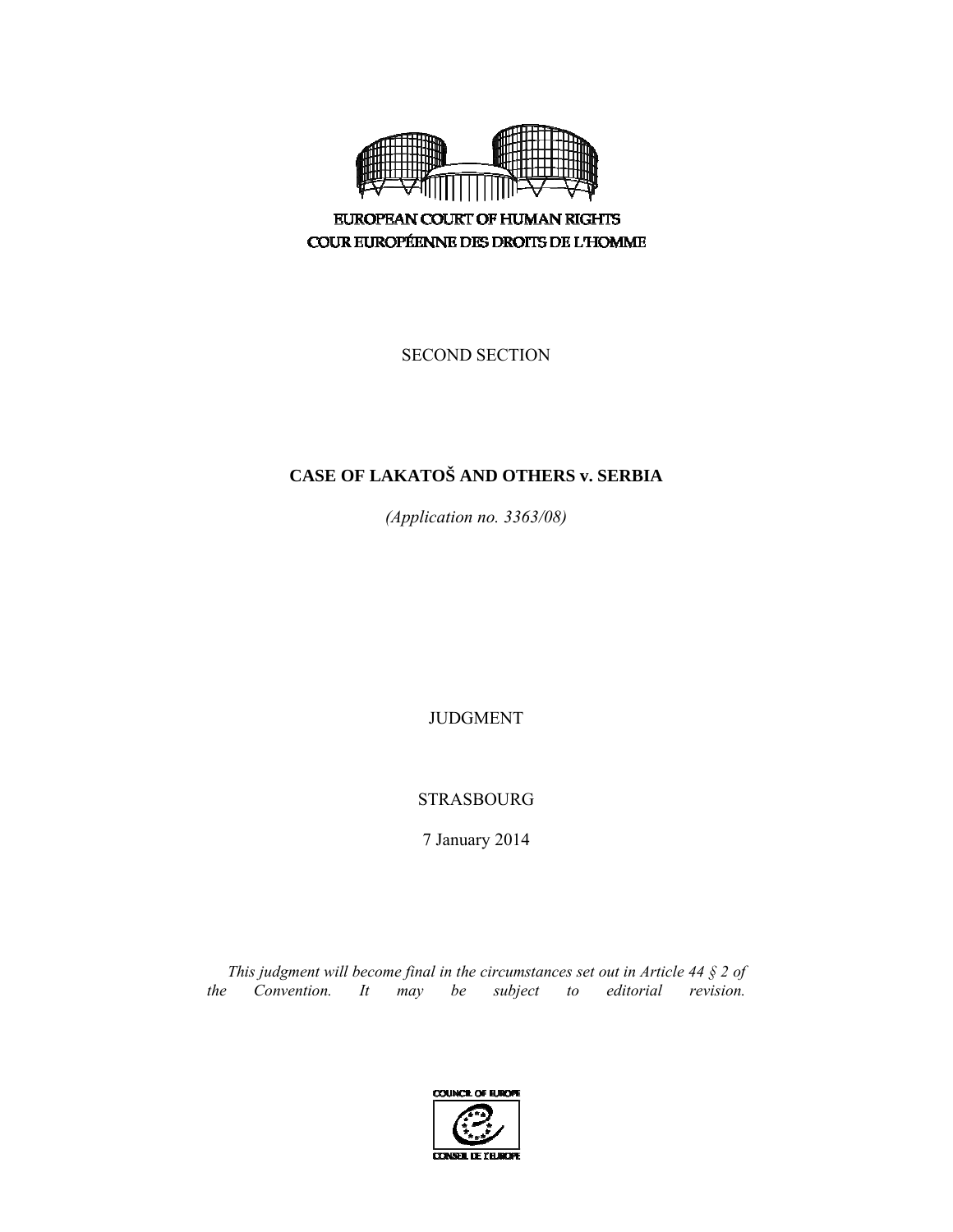#### **In the case of Lakatoš and Others v. Serbia,**

The European Court of Human Rights (Second Section), sitting as a Chamber composed of:

 Guido Raimondi, *President,*  Işıl Karakaş, Dragoljub Popović, András Sajó, Nebojša Vučinić, Helen Keller, Egidijus Kūris, *judges,*  and Stanley Naismith, *Section Registrar,* 

Having deliberated in private on 3 December 2013,

Delivers the following judgment, which was adopted on that date:

## PROCEDURE

1. The case originated in an application (no. 3363/08) against Serbia lodged with the Court under Article 34 of the Convention for the Protection of Human Rights and Fundamental Freedoms ("the Convention") by five Serbian nationals, Mr Slavko Lakatoš ("the first applicant"), Mr Lajči Dimović ("the second applicant"), Mr Ivica Dimović ("the third applicant"), Mr Maćaš Dimović ("the fourth applicant"), Ms Ramajana Ametov ("the fifth applicant"), on 7 January 2008.

2. The applicants were represented by Mr V. Juhas Đurić, a lawyer practising in Subotica ("VJĐ"). The Serbian Government ("the Government") were initially represented by their former Agent, Mr S. Carić, and subsequently by their Acting Agent, Ms Vanja Rodić.

3. The applicants alleged that they had suffered numerous violations of Articles 3, 5, 6 § 2 and 8 of the Convention, all in the criminal justice context.

4. On 22 September 2010 the application was communicated to the Government. It was also decided to rule on the admissibility and merits of the application at the same time (Article 29  $\S$  1).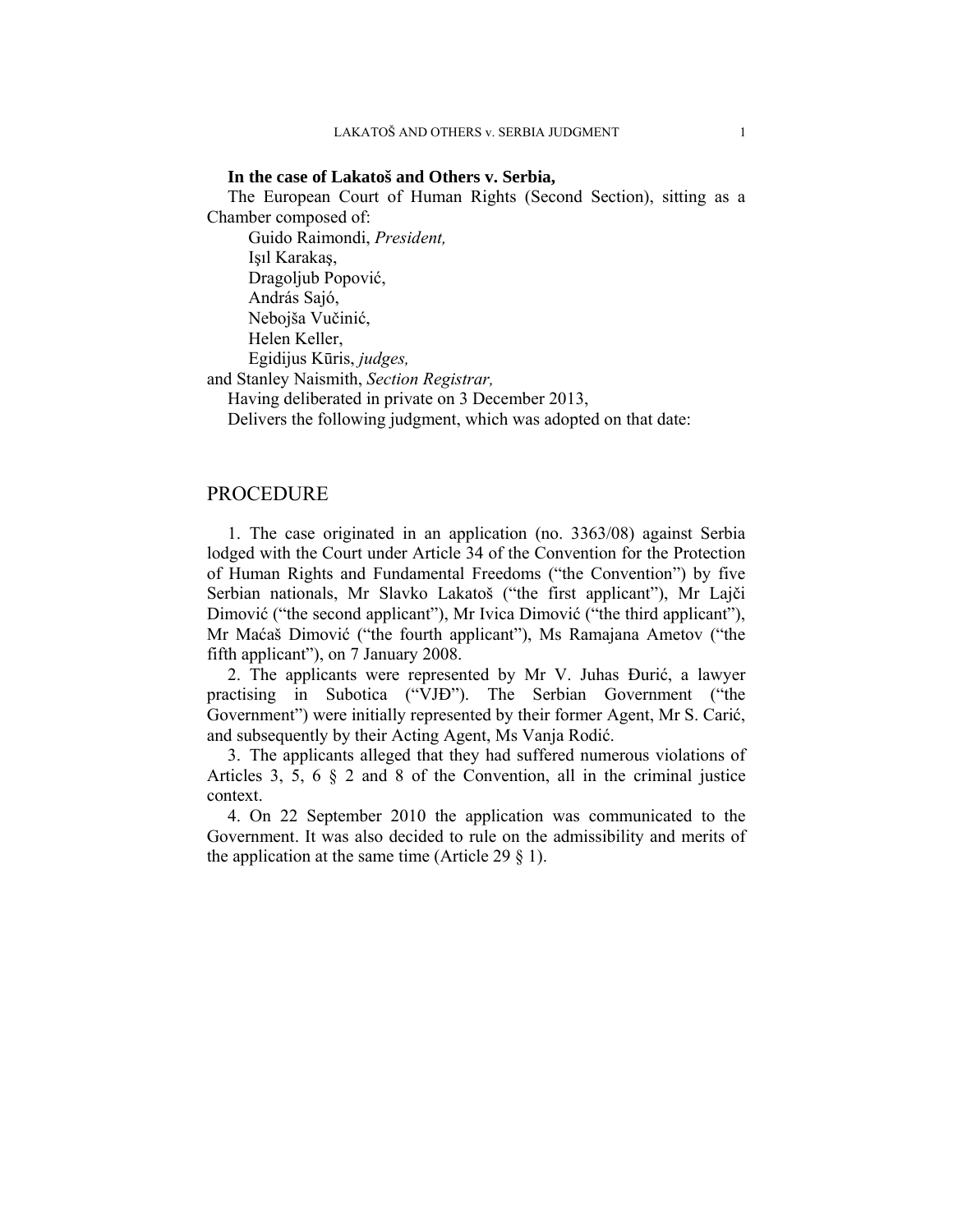## THE FACTS

## I. THE CIRCUMSTANCES OF THE CASE

5. The first, second, third, fourth and fifth applicants were born in 1974, 1980, 1980, 1957 and 1979 respectively. The third applicant lived in Hajdukovo, whilst all other applicants lived in Subotica.

## **A. The underlying events and the subsequent criminal proceedings**

6. In the course of 2006 and 2007 numerous robberies took place in the municipalities of Bačka Palanka, Bačka Topola, Bački Petrovac, Bečej, Kula, Novi Sad, Odžaci, Senta, Sombor and Vrbas (in northern Serbia). The main targets were older persons and some of them suffered grievous bodily harm. One such robbery took place in Kucura, a village in the vicinity of Vrbas, on 5 November 2007 at about 8 p.m. Shortly thereafter a police patrol noticed what it deemed to be a suspicious vehicle near that village. Whilst they managed to arrest another person, PN, according to the Government, the first, second and third applicants escaped. The next morning the fourth and fifth applicants allegedly went to give them a lift back to Subotica. A police patrol, however, stopped them before they entered the town. All five applicants were then arrested and taken to the Novi Sad Police Station.

7. On 6 November 2007 the investigating judge ordered that DNA samples be taken from the applicants. Later on, the fifth applicant was released.

8. On 7 November 2007, in their separate reports to their superiors, the police officers involved in the above-described operation stated that the applicants had resisted arrest and/or tried to escape, which is why force had had to be used and the applicants had sustained some injuries. In particular, the first and third applicants had excoriations on their foreheads, the second applicant had "redness on his forehead (above his eyebrows) as well as around his right eye", and the fourth applicant had an "excoriation on the left side of his head (temporal bone)". Concerning the first and the third applicants, the reports noted that they were not provided with medical assistance since they never asked for any. Officer VD is also referred to as having been injured by the second applicant in the course of arrest.

9. On 8 November 2007 the first, second, third and fourth applicants were taken to the investigating judge. They complained, in the presence of the public prosecutor, of being beaten by the police during arrest and whilst in the Novi Sad Police Station. The investigating judge also noted the injuries sustained by the second and fourth applicants respectively. In particular, the second applicant's injuries included two excoriations and one laceration on the left rear side of his neck, while the fourth applicant's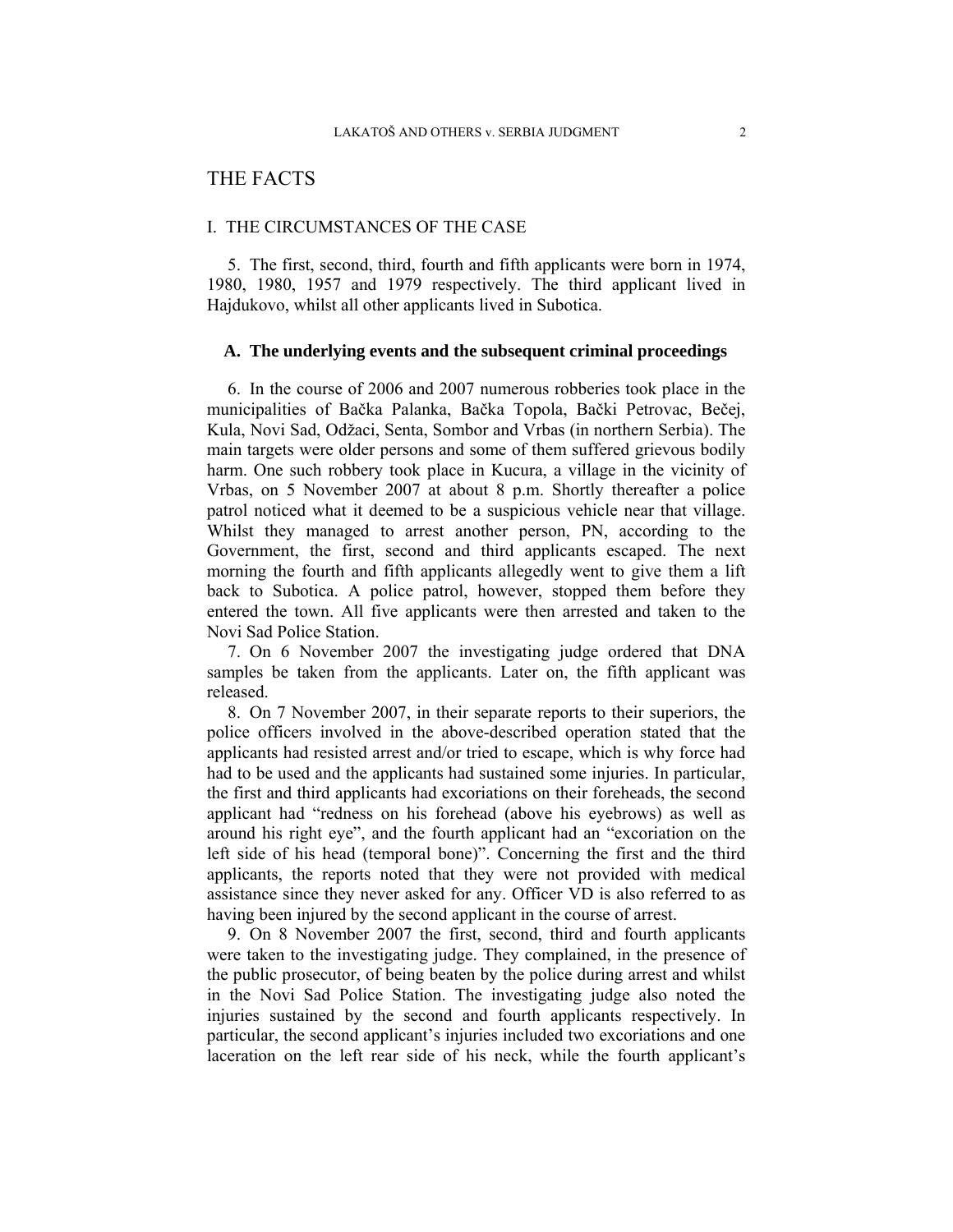injuries included bruises on his left shoulder and his face. With the authorisation of the investigating judge, the applicants' lawyer took photographs of their injuries. The fourth applicant was then released, whereas the first, second and third applicants were remanded in custody on suspicion of having committed numerous robberies and in view of the severity of the potential sentence and the nature of the crimes alleged (under Article 142 § 2 (5) of the Code of Criminal Procedure; see paragraph 38 below). The investigating judge stated that the crimes in question had all been committed in a similar manner, specifically that: (i) the assaults had occurred during the night; (ii) the victims were elderly people who had been living alone; (iii) overwhelming physical force had been used against them, resulting in some cases in serious bodily harm; and (iv) the victims had been left behind tied with ropes in their own homes.

10. On the same day the police held a press conference about this case. Reportedly, some of the highest-ranking officers at the Novi Sad Police Station referred to the applicants as members of a criminal group which had committed the said robberies. Also, the police apparently informed the journalists that the local population had been so alarmed that they had already started setting up "village guard units" (*seoske straže*) for their own protection (see *Građanski list*, a daily newspaper published in Novi Sad, 9 November 2007, p. 13). The photographs of the first, second, third and fourth applicants were released to the press.

11. Pursuant to an order of the investigating judge of 13 November 2007, the first, second and third applicants were medically examined on the same day. According to the medical report: (i) the first applicant had bruises and/or haematoma on the back of his head, left auricle, arms and legs; (ii) the second applicant on his forehead, left auricle, neck and legs; and (iii) the third applicant on his forehead, right shoulder, back and left foot. The fourth applicant did not attend the medical examination because he had apparently returned to Subotica. His injuries, however, were documented by the photos taken on 8 November 2007 and consisted of bruises and excoriations on his left shoulder, his back and his abdomen.

12. On 29 November 2007 the fifth applicant gave a statement to the investigating judge to the effect that she had been slapped in the face by the police upon arrest on 8 November 2007.

13. On 13 December 2007 the fourth and fifth applicants asked the investigating judge to inform them whether their DNA samples were still kept and, if so, to order their destruction.

14. On 29 February 2008 the public prosecutor issued an indictment. The first, second and third applicants, as well as PN, were charged with 14 robberies and 3 attempted robberies. The second applicant was also accused of causing grievous bodily harm with intent to resist arrest. On the same day the public prosecutor decided not to prosecute the fourth and fifth applicants.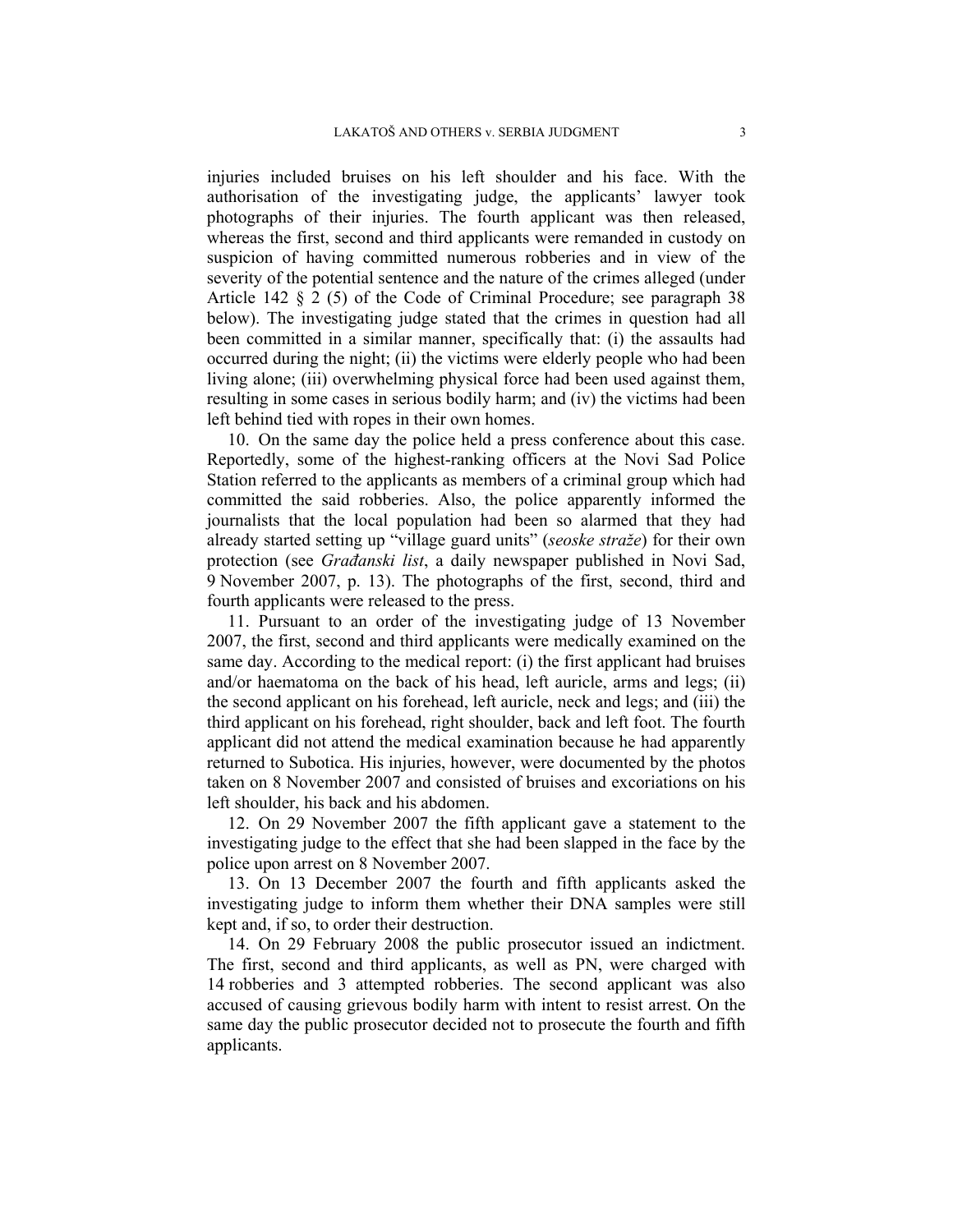15. On 11 June 2008, at the oral hearing held before the Novi Sad District Court, the third applicant stated, *inter alia*, that on 8 November 2007 he had shown his lawyer "the injuries sustained whilst in police custody in Novi Sad". He further recounted that in the course of arrest "no force had been used against him".

16. On 22 September 2008, pursuant to an order of the presiding judge, an additional medical report on the injuries sustained by the first, second and third applicants was produced. It stated that the injuries recorded on 13 November 2007 had been inflicted by "the repeated use of mechanical force". The possibility that they had been caused by a fall was ruled out. Concerning the time-line, the first, second, and third applicants' injuries would appear to have been sustained some three, seven and three days, respectively, prior to 13 November 2007. The report, however, stated in its introduction that there were no clear-cut stages in the temporal evolution of a haematoma. Lastly, the report considered the photographs taken of the first and second applicants' injuries and concluded, *inter alia*, that there were some additional injuries recorded on 13 November 2007 compared to those shown on the photographs. Regarding the third applicant, there were discrepancies between the two. Most injuries, however, were registered on both occasions and some additional injuries were recorded on 13 November 2007.

17. On 10 July 2009 the Novi Sad District Court found the first and the third applicants guilty of 13 robberies and 4 attempted robberies and sentenced them to 14 years and 6 months' imprisonment respectively. It found the second applicant guilty of 13 robberies, 4 attempted robberies and causing grievous bodily harm to a police officer with intent to resist arrest and sentenced him to 15 years' imprisonment.

18. On 1 March 2011 the Novi Sad Appeals Court quashed the first, second and third applicants' convictions and ordered a retrial. In its reasoning, the court noted various procedural deficiencies and described the impugned judgement's reasoning as "incomprehensible". The first, second and third applicants' detention, however, was extended based on the same grounds as before.

19. On 11 November 2011 the, now renamed, Novi Sad High Court again found the first, second and third applicants guilty and imposed the same sentences as earlier. In its reasoning, it referred to, *inter alia*, the medical expert's findings of 13 November 2007 and 22 September 2008, as well as the statements given by the police officers involved, and concluded that the injuries sustained by the first, second and third applicants had been caused due to their attempts to resist arrest and/or escape from the police. The High Court lastly noted that following their admission to the District Prison on 9 November 2007, as regards the first and third applicants, and 12 November 2007, as regards the second applicant, the prison doctor had: (i) found no injuries concerning the first applicant; (ii) stated that the second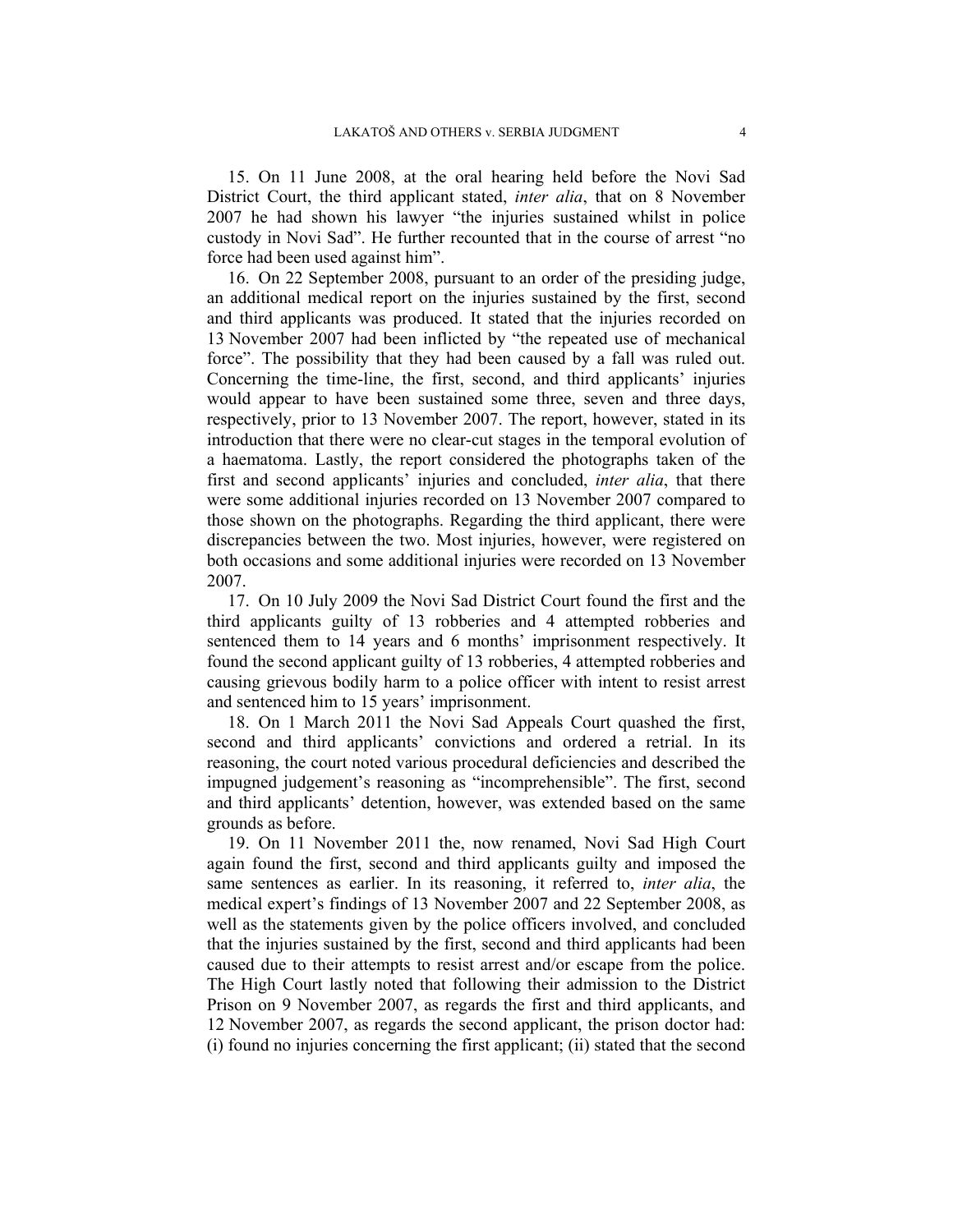applicant had been suffering from anxiety; and (iii) confirmed that the third applicant had had haematomas on his back.

20. On 4 June 2012 this judgment was upheld by the Appeals Court.

21. On 9 August 2012 the first, second and third applicants filed an appeal with the Constitutional Court, alleging numerous substantive and procedural violations. These proceedings are still pending.

22. On 28 December 2012 the first, second and third applicants were released from further serving their sentences in view of the general amnesty granted by the Serbian Parliament.

### **B. Additional facts concerning the pre-trial detention**

23. On 5 December 2007, 4 February, 4 March, 1 April, 30 May, 30 July, 1 October and 1 December 2008, 30 January, 1 April and 1 June 2009 the Novi Sad District Court extended the pre-trial detention of the first, second and third applicants in view of the severity of the potential sentence and the nature of the crime alleged. The legal basis and the reasoning in all these decisions, in so far as relevant, corresponded to the reasoning and legal basis of the detention order issued by the investigating judge on 8 November 2007 (see paragraphs 9 above and 38 below).

24. After their appeals had been rejected by the Supreme Court on the same basis, on 18 June 2008 and 6 July 2009 the third applicant lodged two separate constitutional appeals. In its decisions of 25 December 2008 and 8 October 2009, respectively, the Constitutional Court considered, among other things, whether the grounds and reasons for his pre-trial detention satisfied the requirements of a constitutional right equivalent to Article 5 of the Convention and decided that they did. In its decision of 25 December 2008, in the context of the constitutional appeal's timeliness, the Constitutional Court examined the detention orders issued between 8 November 2007 and 30 May 2008 and concluded that they should be considered jointly (given the "existence of temporal continuity" and the fact that the third applicant had still been detained). The Constitutional Court's decision of 8 October 2009 concerned the detention order of 1 June 2009.

25. On 9 June 2011 the Constitutional Court rejected the first, second and third applicants' appeal regarding the length of their detention following the adoption of the District Court's decision of 10 July 2009.

## **C. Other relevant facts**

26. On 31 July 2009 PN filed a criminal complaint alleging police abuse. On 6 December 2010 the public prosecutor rejected this complaint for lack of evidence that a crime had been committed.

27. On 31 December 2010 the Novi Sad High Court informed the Government that the fourth and fifth applicants' DNA samples remained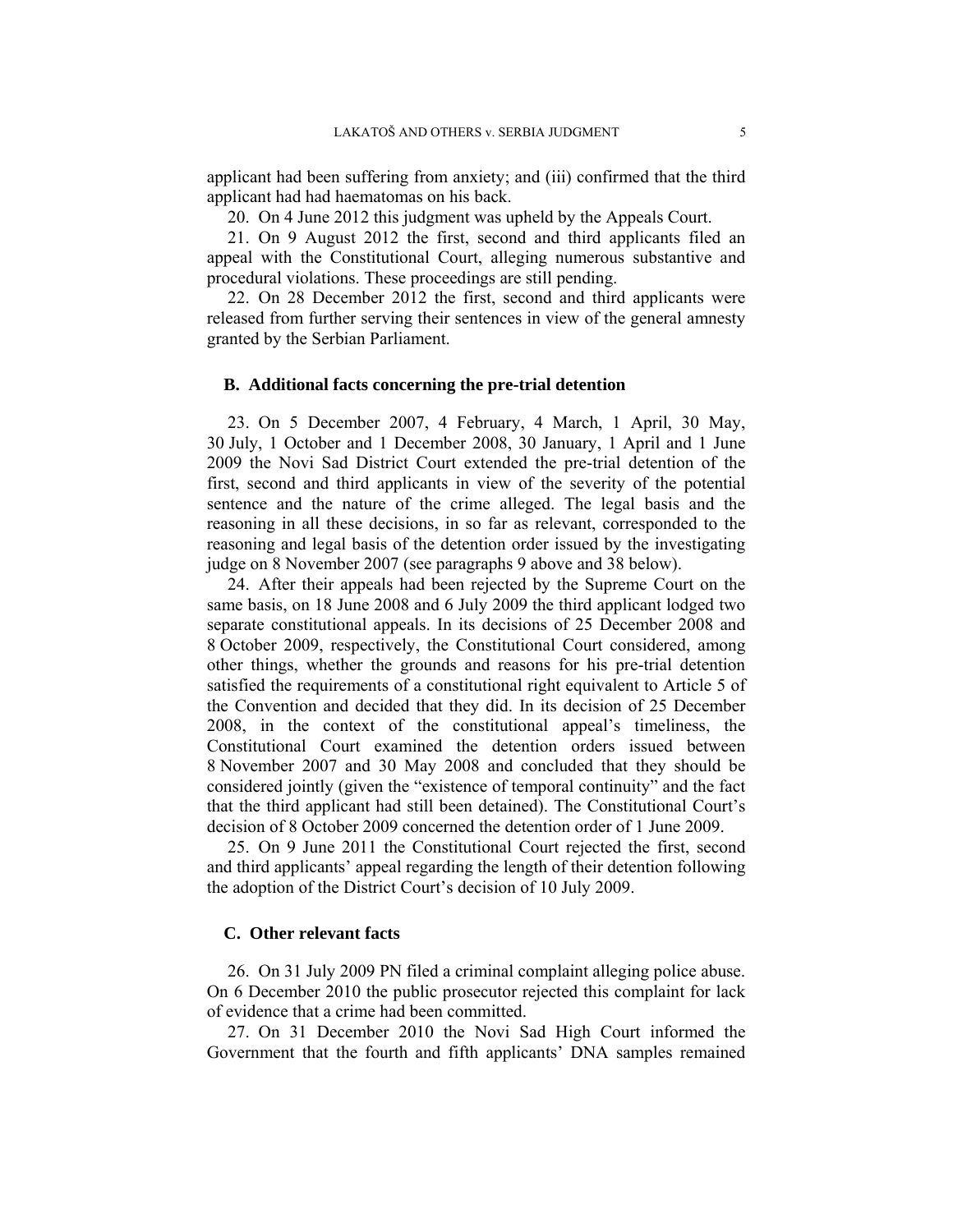stored in the Novi Sad Forensic Medicine Institute. It further noted that there was no specific legislation on the storage, usage and destruction of DNA material. No such material could therefore be destroyed in the absence of a court decision to this effect.

#### II. RELEVANT DOMESTIC LAW AND PRACTICE

## **A. The Constitution of the Republic of Serbia (***Ustav Republike Srbije***; published in the Official Gazette of the Republic of Serbia – OG RS – no. 98/06)**

28. Article 16 § 2 of the Constitution read as follows:

"... [R]atified international treaties are an integral part of the [Serbian] legal system ... and shall be directly applicable ..."

#### 29. Article 18 of the Constitution read as follows:

 "Human and minority rights guaranteed by the Constitution shall be implemented directly.

The Constitution shall guarantee ... the direct implementation of human and minority rights secured by the generally accepted rules of international law ... [and] ... ratified international treaties ... Legislation may prescribe the manner of exercising these rights only if so explicitly stated in the Constitution or if necessary for the enjoyment of a specific right owing to its nature, it being understood that such legislation may not under any circumstances influence the substance of the guaranteed right in question.

Provisions on human and minority rights shall be interpreted ... pursuant to valid international standards on human and minority rights, as well as the practice of international institutions which supervise their implementation."

## **B. The Constitutional Court Act (***Zakon o Ustavnom sudu***, published in OG RS no. 109/07, amendments published in OG RS no. 99/11)**

30. Article 87 provides that should the Constitutional Court rule in favour of a group of people on a given issue, that decision will also be applicable to other people in the same legal situation, even if they have personally never filed a constitutional appeal on the issue concerned.

## **C. The Criminal Code (***Krivični zakonik***, published in OG RS no. 85/05, amendments published in OG RS nos. 88/05, 107/05, 72/09 and 111/09)**

31. Article 137 of the Code reads as follows:

 "1. Whoever ill-treats another or treats another in a humiliating and degrading manner shall be punished with imprisonment of up to one year.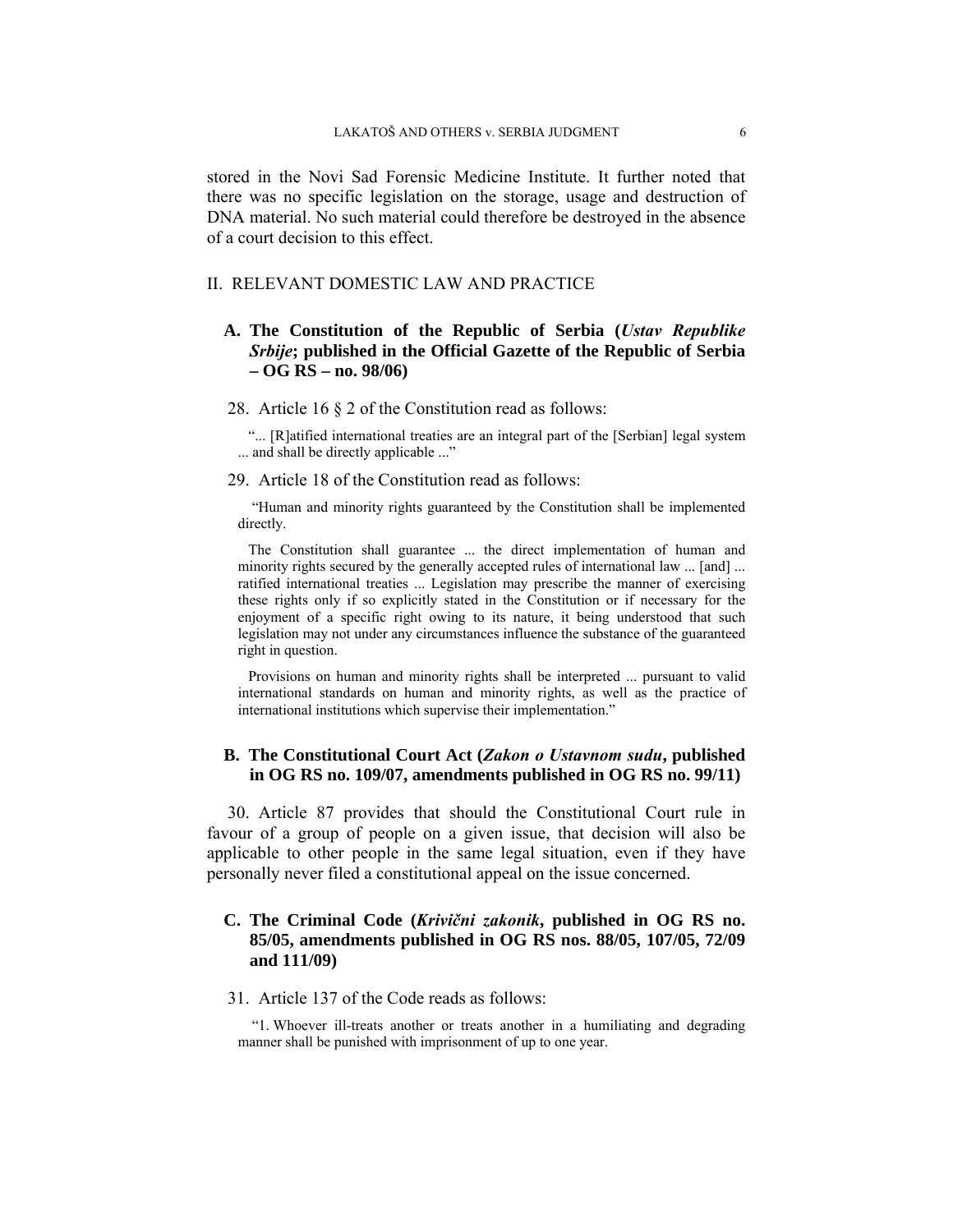2. Whoever causes severe pain or suffering to another for such purposes as obtaining from him or a third person a confession, a statement or information, or intimidating or unlawfully punishing him or a third person ... shall be punished with imprisonment from six months to five years.

3. If the offence specified in paragraphs 1 and 2 above is committed by an official acting in an official capacity, the official concerned shall be punished for the offence specified in paragraph 1 with imprisonment from three months to three years, and for the offence specified in paragraph 2 with imprisonment from one to eight years."

## **D. The Code of Criminal Procedure (***Zakonik o krivičnom postupku***, published in the Official Gazette of the Federal Republic of Yugoslavia – OG FRY – no. 70/01, amendments published in OG FRY no. 68/02 and in OG RS nos. 58/04, 85/05, 115/05, 49/07, 122/08, 20/09, 72/09 and 76/10)**

32. Article 3 provides, *inter alia*, that all State bodies and agencies shall respect the right of all persons to be presumed innocent unless and until their guilt has been established by a final court decision.

33. Article 5 provided, *inter alia*, that a detained person had to be informed of his or her right to be examined by a medical doctor "without delay". This duty applied to the police as well as the investigating judge (see *Komentar Zakonika o krivičnom postupku*, Prof. dr Tihomir Vasiljević and Prof. dr Momčilo Grubač, Justinijan, Belgrade, 2005, p. 35). Article 5 was somewhat changed with the entry into force of the amendments to the Code of Criminal Procedure published in OG RS 72/09.

34. Article 12 prohibits, *inter alia*, any and all violence aimed at extorting a confession or a statement from the suspect and/or the accused, or indeed any other person involved in the proceedings.

35. Articles 19, 20, 46 and 235, read in conjunction, provide, *inter alia*, that formal criminal proceedings (*krivični postupak*) may be instituted at the request of an authorised prosecutor. In respect of crimes subject to prosecution *ex officio*, including ill-treatment and torture, the authorised prosecutor is the public prosecutor personally. The latter's authority to decide whether to press charges, however, is bound by the principle of legality which requires that he must act whenever there is a reasonable suspicion that a crime subject to prosecution *ex officio* has been committed. It makes no difference whether the public prosecutor has learnt of the incident from a criminal complaint filed by the victim or another person, or indeed even if he has only heard rumours to that effect.

36. Article 133 provides, *inter alia*, that the defendant's participation in the criminal proceedings may be secured by means of sending "summonses, his forcible production in court, the issuance of a prohibition of his leaving his place of residence, [as well as] through the imposition of bail or detention". The competent court shall not apply a more severe measure, in order to secure the defendant presence, if a less severe measure may achieve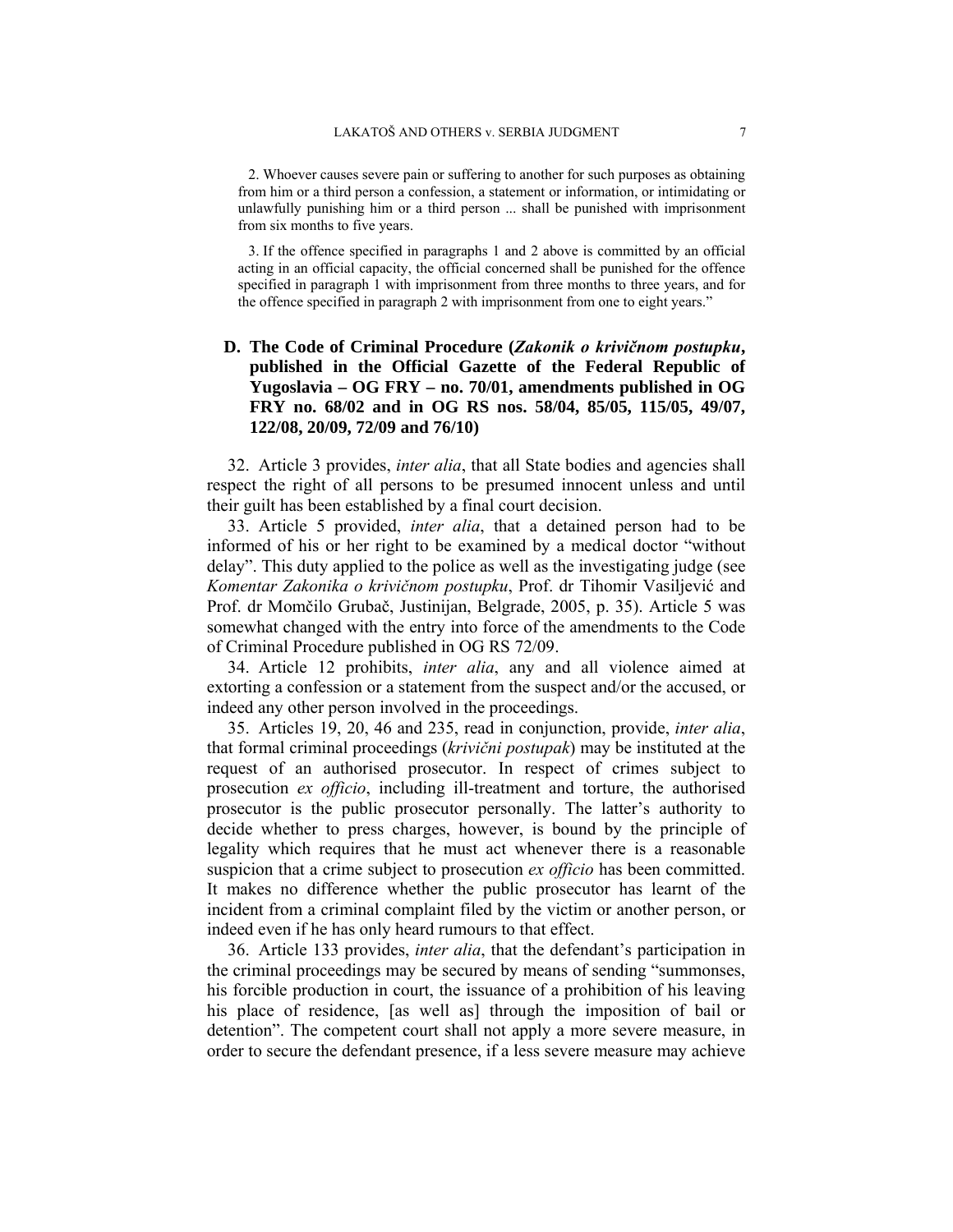the same purpose. Also, the measures shall be vacated *ex officio* when the reasons for their application have ceased to exist, or shall be replaced with other less severe measures once the conditions are met.

37. Article 137 provides, *inter alia*, that the defendant who is to be or has already been detained based only on circumstances indicating that he will abscond may remain at large or may be released providing that he personally, or another person on his behalf, gives bail guaranteeing that he shall not abscond until the conclusion of the criminal proceedings and the defendant himself promises that he will not hide or change his place of residence without permission.

38. Article 142 § 1 (5) provides that a person may be remanded in custody on reasonable suspicion of having committed a crime if the potential sentence is imprisonment of more than ten years and if this is justified due to particularly serious circumstances regarding the crime in question (*ako je to opravdano zbog posebno teških okolnosti krivičnog dela*). Up until September 2009, which is when the amendments to the Code of Criminal Procedure published in OG RS 72/09 entered into force, Article 142 § 2 (5) provided that a person may be remanded in custody on reasonable suspicion of having committed a crime if the potential sentence is imprisonment of more than ten years and if this is justified due to the way in which the crime in question had been perpetrated or due to other particularly serious circumstances regarding the crime (*ako je to opravdano zbog načina izvršenja ili drugih posebno teških okolnosti krivičnog dela).* 

39. Article 224 provides, *inter alia*, that a criminal complaint may be filed in writing or orally with the competent public prosecutor, as well as that a court of law, should it receive a complaint of this sort, shall immediately forward it to the competent public prosecutor.

40. Article 61 provides that should the public prosecutor decide that there are no bases to press charges, he must inform the victim of this decision, who shall then have the right to take over the prosecution of the case on his own behalf, in the capacity of a "subsidiary prosecutor".

41. Article 228 § 7 provides, *inter alia*, that the suspect shall be entitled to request that his medical examination be ordered by the investigating judge. The investigating judge's decision to this effect, as well as the medical doctor's subsequent opinion, shall be included in the case file.

### **E. The Police Act (***Zakon o policiji***, published in OG RS no. 101/05)**

42. Article 86 provides that, whenever force has been used, the police officer concerned shall submit a written report to his superior within 24 hours. The latter shall then establish whether the force used was justified and lawful.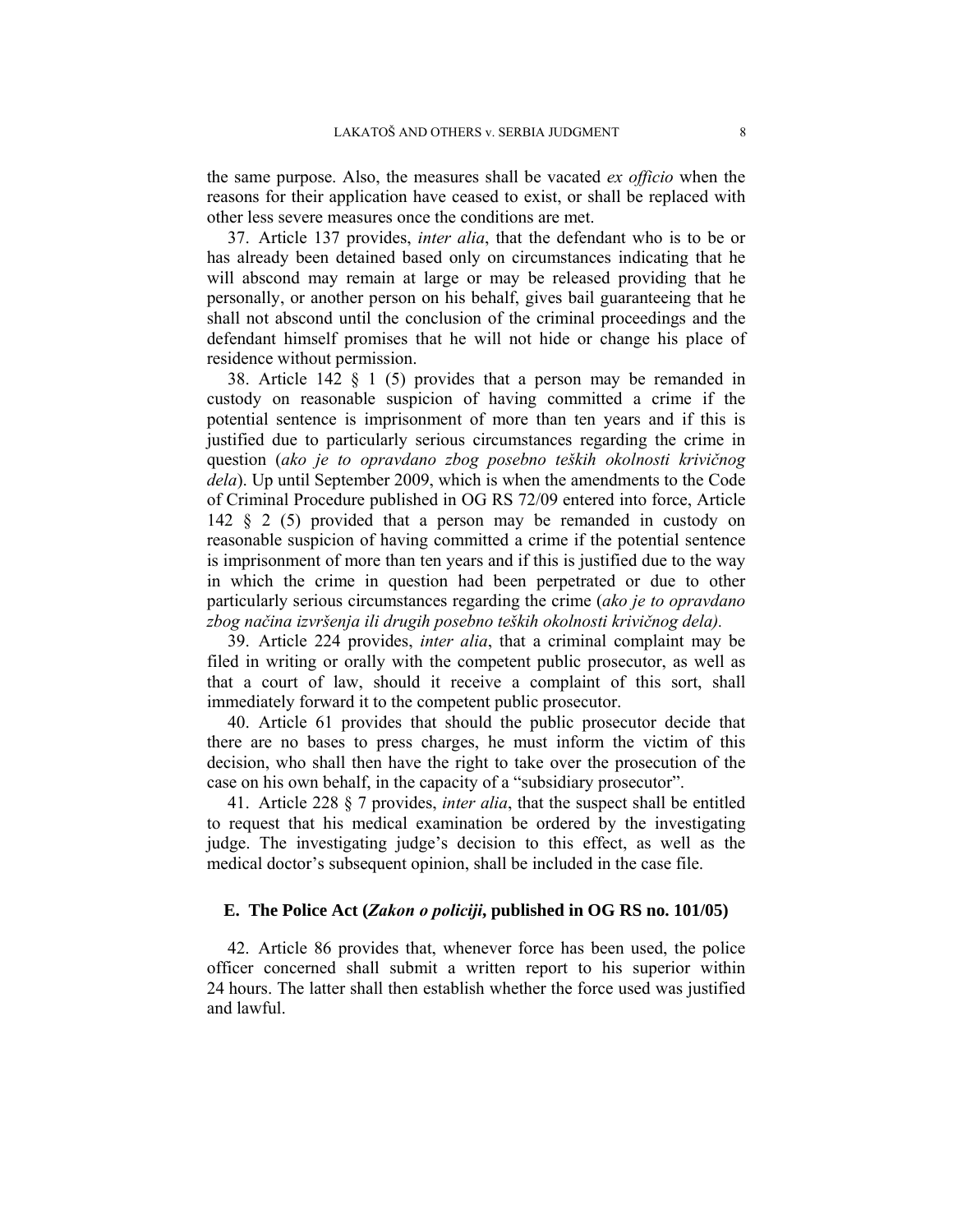## **F. The Obligations Act (***Zakon o obligacionim odnosima***, published in Official Gazette of the Socialist Federal Republic of Yugoslavia – OG SFRY – no. 29/78, amendments published in OG SFRY nos. 39/85, 45/89 and 57/89, and in OG FRY no. 31/93)**

43. Articles 157, 199 and 200 of the Obligations Act, taken together, provide, *inter alia*, that anyone who has suffered fear, physical pain or mental anguish as a consequence of a breach of his reputation, personal integrity, liberty or of his other personal rights (*prava ličnosti*) shall be entitled to seek injunctive relief, sue for financial compensation and request other forms of redress "which might be capable" of affording adequate nonpecuniary satisfaction (see, for instance, judgment Pbr. 3879/03 adopted by the First Municipal Court in Belgrade on 29 April 2004, which has, in its relevant part, been upheld by the Supreme Court on 25 May 2006, awarding compensation for, *inter alia*, a breach of the presumption of innocence under Article 200; see also judgment P.br 2939/01 rendered by the Municipal Court in Šabac on 20 February 2002, which was ultimately confirmed by the Supreme Court on 21 April 2004, ordering the cessation of discriminatory treatment and the publication of an apology under Articles 157 and 199).

44. Article 172 § 1 provides that a legal entity (*pravno lice*), which includes the State, shall be liable for any damage caused by one of "its bodies" to a "third person". This provision includes State liability for any judicial or police misconduct and/or malfeasance (see, for example, the judgments of the Supreme Court of 10 November 2002, Rev. 6203/02, and 10 April 2003, Rev. no. 1118/03).

## **G. The Public Information Act (***Zakon o javnom informisanju***, published in OG RS no. 43/03, amendments published in OG RS nos. 61/05, 71/09, 89/10 and 41/11)**

45. Article 3 provides, *inter alia*, that journalists and editors shall check the origin and veracity of any information before making it public.

46. Article 37 provides, *inter alia*, that no one may be described as a perpetrator of a crime prior to the adoption of a final court judgment to this effect.

47. Article 84 provides that the State shall be liable for any and all damage caused by the publication of untrue or incomplete information provided by a Government body.

48. Articles 85 and 86 provide that a civil claim based on Article 84 must be filed within a period of six months following the publication of the information in question, and that proceedings instituted thereby shall be conducted with urgency.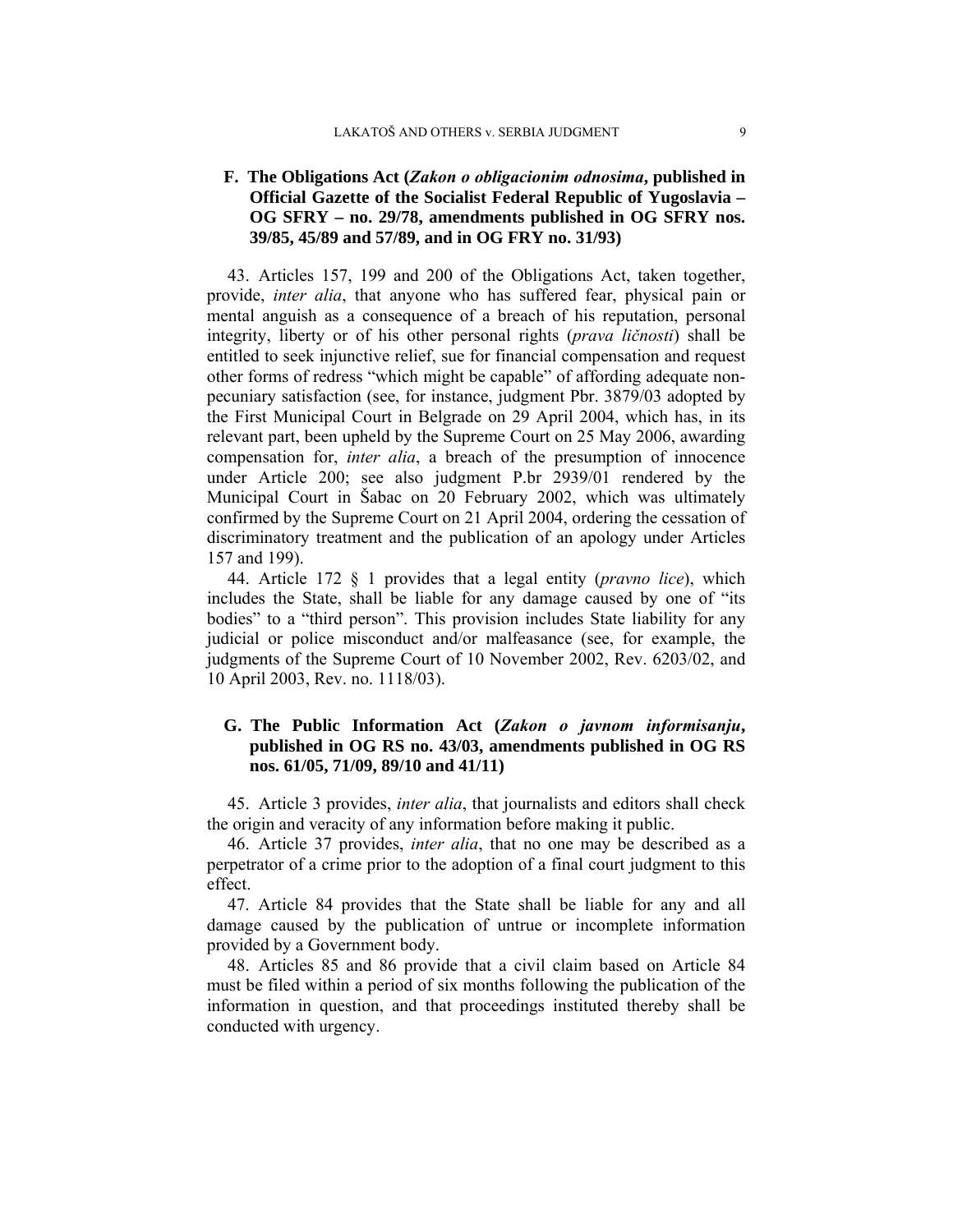## **H. The Personal Data Protection Act (***Zakon o zaštiti podataka o ličnosti***, published in OG RS no. 97/08, amendments published in OG RS nos. 104/08, 68/12 and 107/12)**

49. This Act regulates various personal data protection issues, including the administrative and judicial review mechanism at the disposal of persons who believe that their rights have been violated.

50. Article 13 provides, in particular, that personal data may, *inter alia*, be collected and processed by the State without the consent of the person concerned if this is necessary for the purposes of a criminal investigation or prosecution and if it is done in accordance with the relevant legislation.

### **I. Other domestic case-law**

51. On 21 February 2006 the Novi Sad Municipal Court, *inter alia*, recognised alleged breaches of Articles 5 and 8 of the Convention, and ordered the respondent State to pay the plaintiff a specified amount of compensation (Pbr. 1848/05). On 8 November 2006 the Novi Sad District Court upheld this judgment and increased the compensation awarded (Gž.br. 3293/06).

52. There is also domestic case-law indicating that a plaintiff complaining about the lawfulness of his detention, as well as the related issues concerning his private life, including the unlawful taking of photographs, had been able to obtain redress before the domestic courts. Specifically, on 21 February 2006 the Novi Sad Municipal Court, *inter alia*, recognised the alleged breaches of Articles 5 and 8 of the Convention, and ordered the respondent State to pay the plaintiff a specified amount of compensation (Pbr. 1848/05). On 8 November 2006 the Novi Sad District Court upheld this judgment and increased the compensation awarded (Gž.br. 3293/06).

### III. RELEVANT INTERNATIONAL REPORTS

- **A. Report to the Government of Serbia and Montenegro on the visit to Serbia and Montenegro carried out by the European Committee for the Prevention of Torture and Inhuman or Degrading Treatment or Punishment ("the CPT") from 16 to 28 September 2004, made public on 18 May 2006**
- 53. The relevant sections of this report read as follows:

"203. The CPT's delegation heard numerous allegations of deliberate physical illtreatment of persons deprived of their liberty by *the police* throughout Serbia. Some of the allegations concerned ill-treatment at the time of or immediately following apprehension, whereas others related to ill-treatment during police questioning and,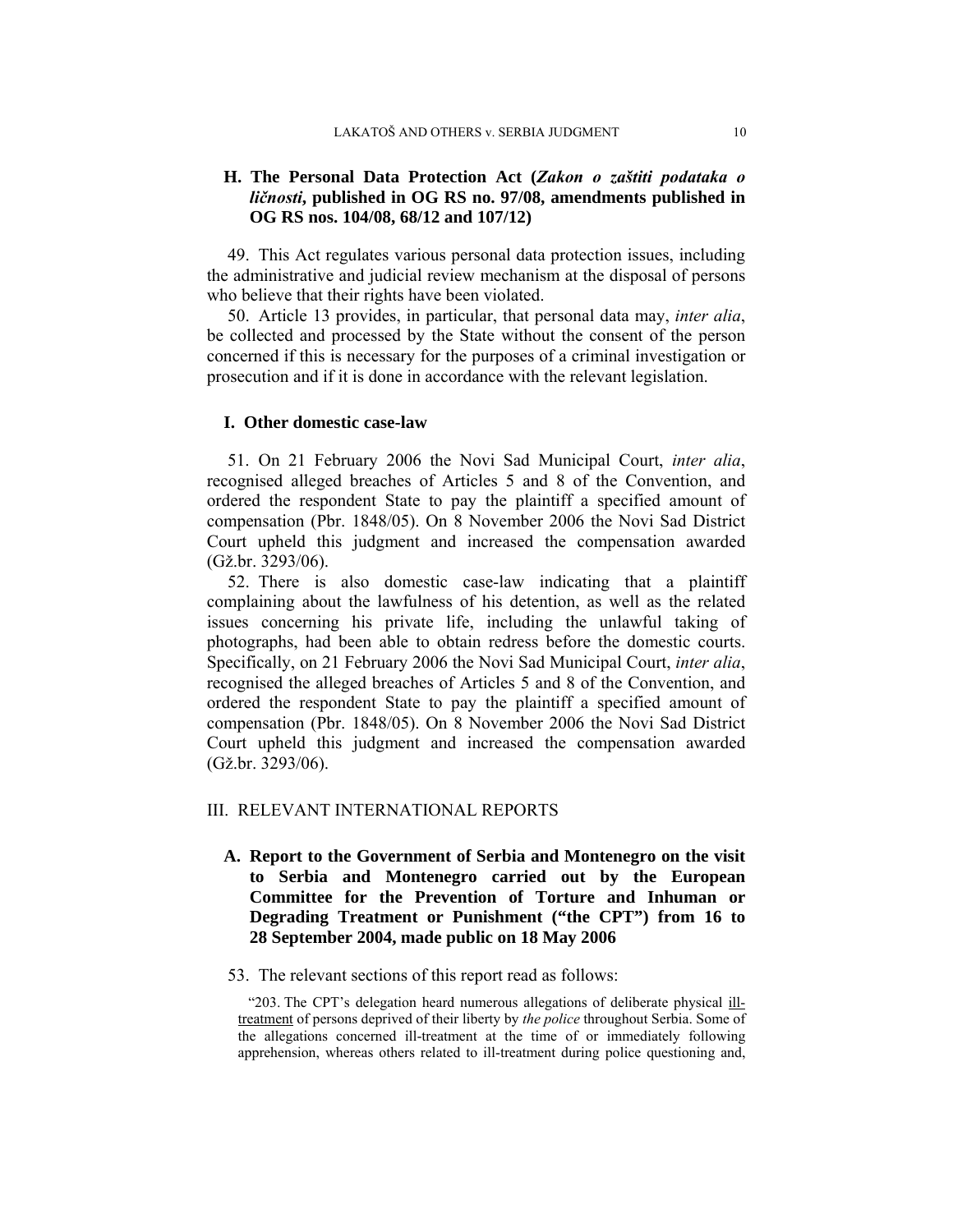more particularly, during interrogation by officers of the criminal police. Many detainees interviewed by the delegation alleged that they had been slapped, punched, kicked or beaten with batons during police custody. A number of allegations received included recent accounts of beatings on the palms of the hands or soles of the feet, the placing of a plastic bag over the detainee's head to cause temporary asphyxiation, or the infliction of electric shocks on different parts of the body. The ill-treatment alleged was in several cases of such a severity that it could well be considered to amount to torture.

... Further, in almost all of the police stations visited in Belgrade, the delegation found baseball bats and similar non-standard and unlabelled objects in offices used for interrogation purposes.

204. The information at the CPT's disposal suggests that persons suspected of a criminal offence run a significant risk of being ill-treated by the police in Serbia at the time of their apprehension and during the first hours in police custody. The number and severity of allegations of police ill-treatment received calls for urgent action by the national authorities ...

206. As regards fundamental safeguards against ill-treatment of persons deprived of their liberty by the police (e.g. the right to have the fact of one's detention notified to a close relative or third party; the rights of access to a lawyer and a doctor), at present their practical implementation leaves a lot to be desired; the CPT has made detailed recommendations in this area ..."

## **B. Report to the Government of Serbia on the visit to Serbia carried out by the CPT from 19 to 29 November 2007, made public on 14 January 2009**

#### 54. The relevant sections of this report read as follows:

"13. The number of allegations of ill-treatment by the police heard by the CPT's delegation in the course of the 2007 visit was lower, and the ill-treatment alleged less severe, than during the Committee's first periodic visit in 2004.

That said, the delegation did receive a number of allegations of physical illtreatment (consisting of punches, kicks, truncheon blows, blows with a thick book or with a wet rolled newspaper, and handcuffing to fixed objects in a hyper-extended position) during questioning by criminal police officers, in order to obtain confessions or other information. It would appear that juveniles suspected of serious criminal offences are particularly exposed to physical violence. Further, the delegation received some accounts of verbal abuse and threats during questioning ...

14. Most of the allegations of ill-treatment related to periods some time before the delegation's visit; consequently, any injuries which might have been caused by the illtreatment alleged would almost certainly have healed in the meantime ...

15. It should also be noted that, in several police stations visited (e.g. in Bor, Inđija, Kovin, Petrovac na Mlavi, Negotin and Ruma), the delegation again found – in offices used for police interviews – various non-standard issue items (such as baseball bats, iron rods, wooden sticks, thick metal cables, etc). **The CPT reiterates its recommendation that any non-standard issue objects be immediately removed from all police premises where persons may be held or questioned. Any such items seized during criminal investigations should be entered in a separate**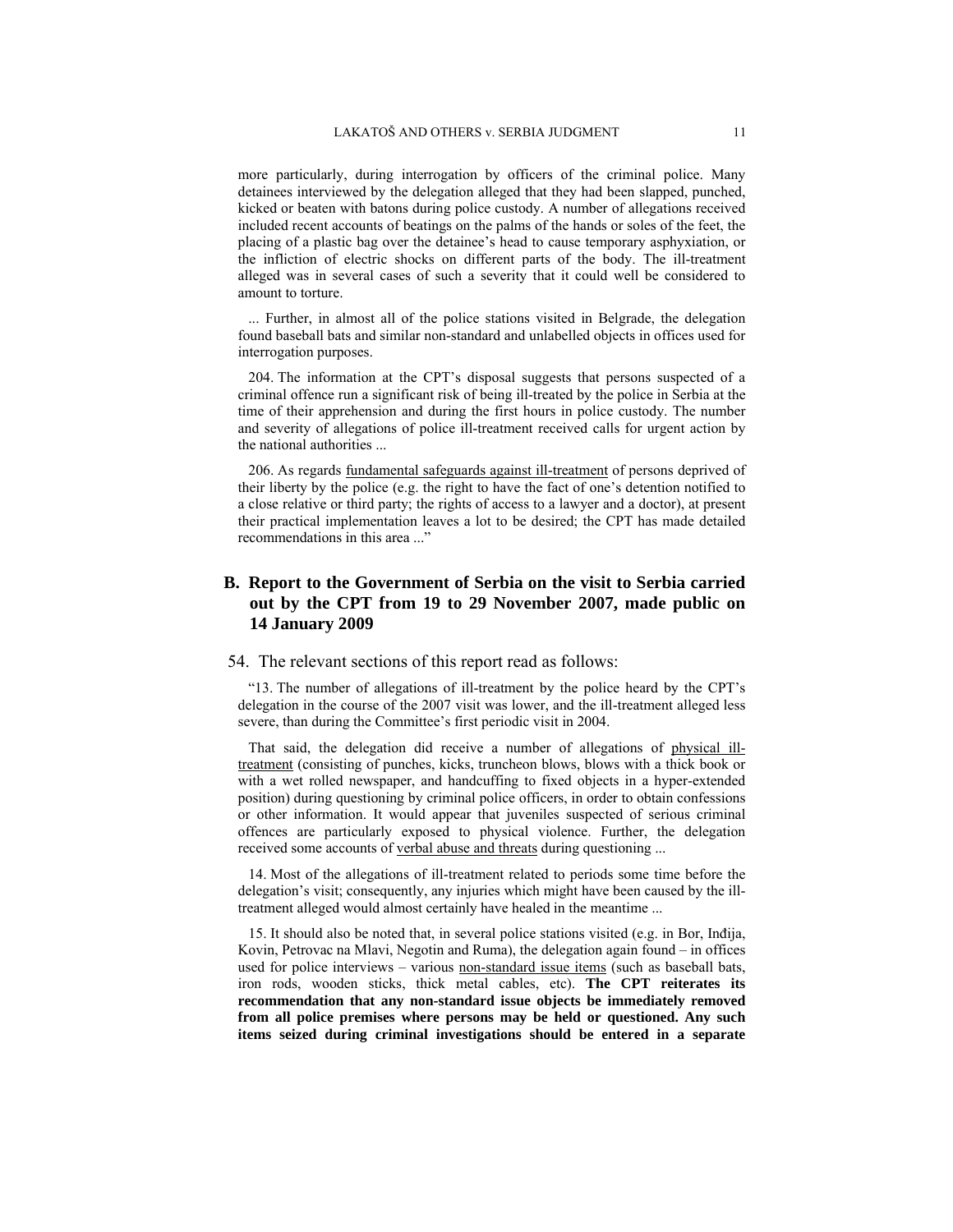#### **register, properly labelled (identifying the case to which they refer) and kept in a dedicated store.**

19. As stressed by the CPT in the report on its first visit to Serbia, it is axiomatic that judges must take appropriate action when there are indications that ill-treatment by the police may have occurred. In this connection, it should be noted that some persons interviewed during the 2007 visit alleged that the investigating judges before whom they had been brought with a view to being remanded in custody ignored their complaints of police misconduct ..."

## THE LAW

...

#### I. ALLEGED VIOLATIONS OF ARTICLE 3 OF THE CONVENTION

55. All applicants complained under Article 3 that they had been illtreated by the police and that there had been no effective official investigation into their ill-treatment.

56. Article 3 of the Convention reads as follows:

"No one shall be subjected to torture or to inhuman or degrading treatment or punishment."

#### **A. Admissibility**

#### *1. As regards the first, second and third applicants*

57. The Government maintained that the first, second and third applicants had failed to exhaust the available criminal remedies. The Court considers that this objection goes to the very heart of the question whether the said applicants had suffered a procedural violation of Article 3 and would more appropriately be examined at the merits stage. It therefore decides to join the objection to the merits of the applicants' complaints. The first, second and third applicants' complaints are further not manifestly illfounded, within the meaning of Article 35 § 3 (a) of the Convention, and are not inadmissible on any other ground. They must therefore be declared admissible.

### *2. As regards the fourth applicant*

58. On 9 December 2009 the fourth applicant died.

59. On 11 January 2011 his representative informed the Court of this fact, and indicated that Ms Silvana Dimović, the fourth applicant's daughter, wished to maintain the proceedings brought by her father.

60. The Government made no comment in this regard.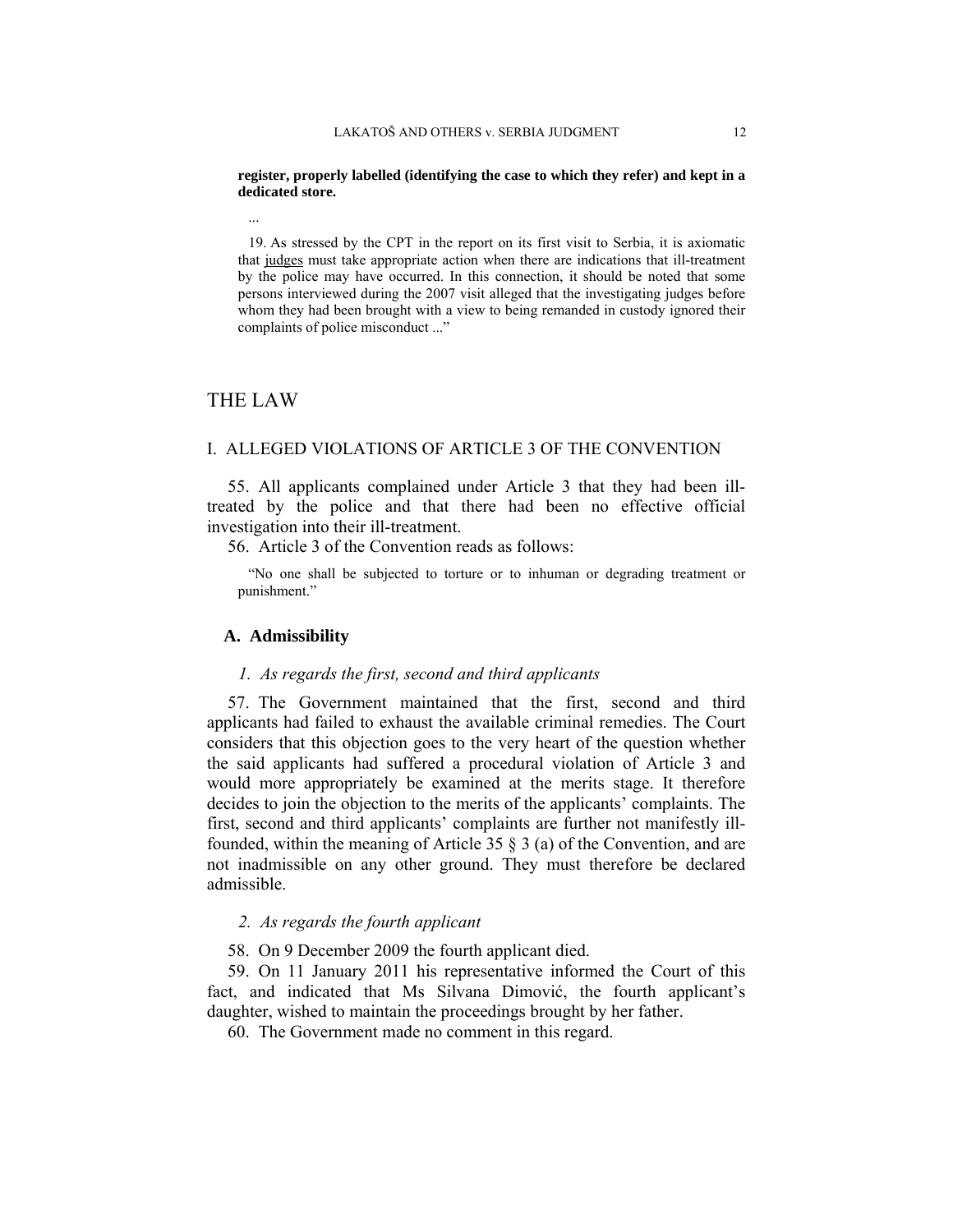61. The Court recalls that in a number of cases in which an applicant died in the course of the proceedings it has taken into account the statements of the applicant's heirs or of close family members expressing the wish to pursue the proceedings before the Court (see *Karner v. Austria*, no. 40016/98, § 22, ECHR 2003-IX, with further references).

62. In the circumstances of the present case, the Court finds that Ms Silvana Dimović has standing to proceed in her father's stead (see, *mutatis mutandis*, among many other authorities and specifically in the context of Article 3, *Sulejmanov v. the former Yugoslav Republic of Macedonia* (dec.), no. 69875/01, 18 September 2006). The Court shall, however, continue referring to the latter as "the fourth applicant" for reasons of convenience (see *Raimondo v. Italy*, judgment of 22 February 1994, § 2. Series A no. 281-A).

63. The Government lastly maintained that the fourth applicant had failed to exhaust the available criminal remedies. The Court considers that, just like in respect of the first, second and third applicants, this objection goes to the very heart of the question whether the fourth applicant had suffered a procedural violation of Article 3 and would more appropriately be examined at the merits stage. It therefore decides to join the objection to the merits of the fourth applicant's complaint. The fourth applicant's complaint is also not manifestly ill-founded, within the meaning of Article 35 § 3 (a) of the Convention, and is not inadmissible on any other ground. It must therefore be declared admissible.

### *3. As regards the fifth applicant*

64. The Court notes that there is nothing in the case file, except for the fifth applicant's own statement to the investigating judge of 29 November 2007 to support her allegation that she had been slapped in the face by the police upon arrest. It follows that the fifth applicant's complaints under Article 3, substantive and procedural, are unsubstantiated and must, as such, be rejected in accordance with Article 35 §§ 3 (a) and 4 of the Convention.

### **B. Merits**

### *1. The parties' submissions*

#### **(a) The Government's submissions**

#### *(i) The substantive aspect*

65. The Government maintained that the police had had no choice but to use force since the first, second, third and fourth applicants had resisted arrest and/or tried to escape. In any event, any injuries suffered by them had not reached the threshold of torture, inhuman and/or degrading treatment within the meaning of Article 3. Also, the said applicants' statements as to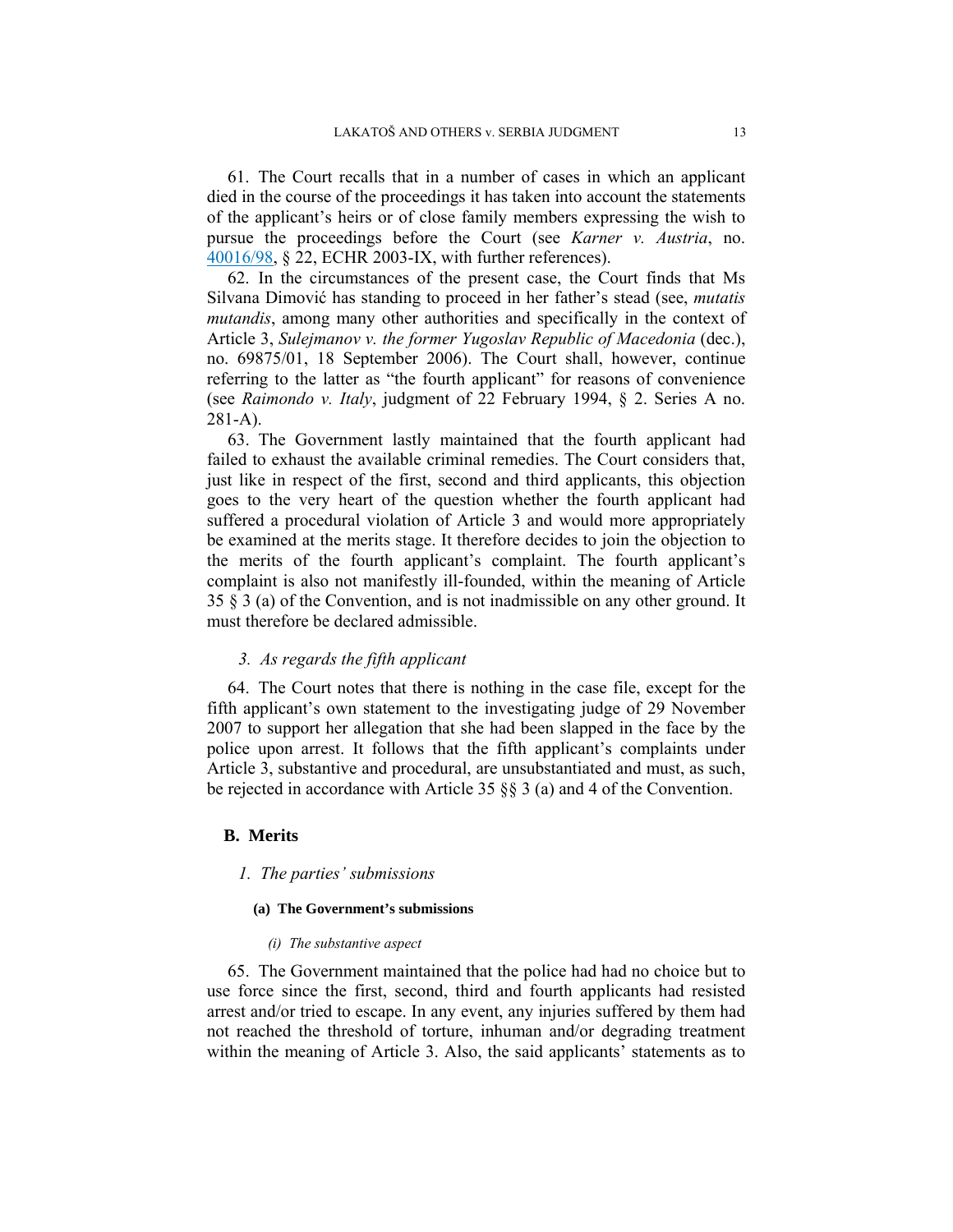when exactly the alleged abuse had occurred, upon arrest or subsequently, had been inconsistent and the third applicant had even stated that he had not been abused during arrest. There were likewise inconsistencies in their statements concerning the duration of the alleged abuse. Only the first applicant admitted before the police to having committed the crimes in question, whilst the second and third applicants did not do so. It is therefore difficult to maintain that the police had used force in order to elicit their confessions. The medical report of 22 September 2008 also concluded that the injuries sustained by the first, second and third applicants were inflicted between 3 and 7 days prior to 13 November 2007. Finally, the Government recalled that the fourth applicant had failed to attend the medical examination on 13 November 2007.

### *(ii) The procedural aspect*

66. The Government noted that the first, second, third and fourth applicants had never lodged written criminal complaints against the officers in question. Had they done so, they could have, if rejected, taken over the prosecution of their cases in the capacity of subsidiary prosecutors. In addition or in the alternative, the first, second, third and fourth applicants should have filed written requests with the investigating judge, seeking that the minutes of the hearing held on 8 November 2007, referring to their alleged injuries, be forwarded to the competent public prosecutor.

67. The Government also argued that although PN's criminal complaint concerning the same incident had been rejected, this did not mean that the public prosecutor would necessarily have come to the same conclusion concerning the other applicants. In any event, PN had never tried to take over the prosecution of his case in the capacity of a subsidiary prosecutor and had thus deprived himself of the opportunity to have his claims examined by the courts.

68. Finally, the Government maintained that it could not be said that the national authorities had remained passive in the face of allegations of illtreatment. Specifically, on 13 November 2007 the first, second and third applicants were medically examined based on an order issued by the investigating judge. Also, in the subsequent criminal proceedings brought against the said three applicants the court heard additional expert testimony regarding the injuries in question and obtained supplementary medical reports. Ultimately, the courts, having found the three applicants guilty, opined that their injuries had been sustained as a consequence of their attempts to resist arrest and/or escape from the police.

### **(b) The applicants' submissions**

69. The first, second, third and fourth applicants maintained that by informing the investigating judge, as well as the public prosecutor, of their abuse on 8 November 2007 they had effectively lodged a criminal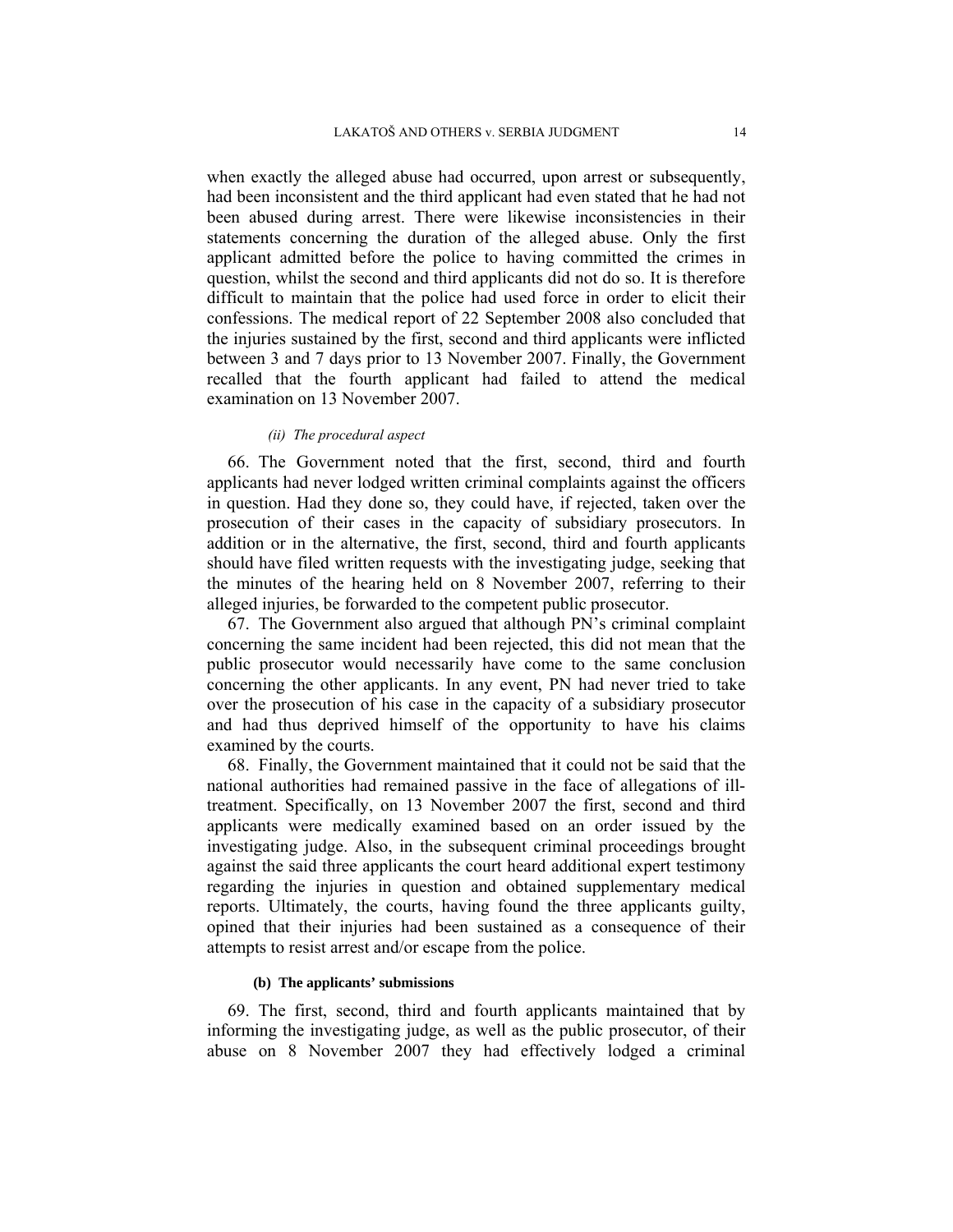complaint within the meaning of the Code of Criminal Procedure. This complaint, however, was never processed by the competent authorities.

70. As for the investigating judges' order to medically examine the first, second and third applicants, this was issued too late and hindered rather than facilitated the proper establishment of the relevant facts. According to Article 5 of the Code of Criminal Procedure the said applicants should have been examined on 8 November 2007, at the latest. In any event, it was obvious that the first, second, third and fourth applicants had been ill-treated during arrest and/or while in the Novi Sad Police Station. The applicants' statements given to the investigating judge, the relevant police and medical reports, as well as the photographs taken on 8 November 2007, all provided substantiation to this effect.

71. Lastly, the first applicant contested the authenticity of the minutes documenting his alleged confessions.

### *2. The Court's assessment*

#### **(a) The substantive aspect**

72. The Court reiterates that Article 3 of the Convention must be regarded as one of the most fundamental provisions of the Convention and as enshrining core values of the democratic societies making up the Council of Europe (see *Pretty v. the United Kingdom,* no. 2346/02, § 49, ECHR 2002-III). In contrast to the other provisions in the Convention, it is cast in absolute terms, without exception or proviso, or the possibility of derogation under Article 15 of the Convention (see, *inter alia*, *Chahal v. the United Kingdom*, judgment of 15 November 1996, § 79, *Reports of Judgments and Decisions* 1996-V).

73. According to the Court's settled case-law, ill-treatment must attain a minimum level of severity if it is to fall within the scope of Article 3. The assessment of this minimum level of severity is relative; it depends on all the circumstances of the case, such as the duration of the treatment, its physical and mental effects and, in some cases, the sex, age and state of health of the victim (see, among other authorities, *Gäfgen v. Germany* [GC], no. 22978/05, § 88, ECHR 2010; *Price v. the United Kingdom,*  no.. 33394/96, § 24, ECHR 2001-VII; *Mouisel v. France*, no. 67263/01, § 37, ECHR 2002-IX; and *Jalloh v. Germany* [GC], no. 54810/00, § 67, 11 July 2006).

74. Treatment has been held by the Court to be "inhuman" because, *inter alia*, it was premeditated, was applied for hours at a stretch and caused either actual bodily injury or intense physical and mental suffering (see *Labita v. Italy* [GC], no. 26772/95, § 120, ECHR 2000-IV). Treatment has been considered "degrading" when it was such as to arouse in its victims feelings of fear, anguish and inferiority capable of humiliating and debasing them and possibly breaking their physical or moral resistance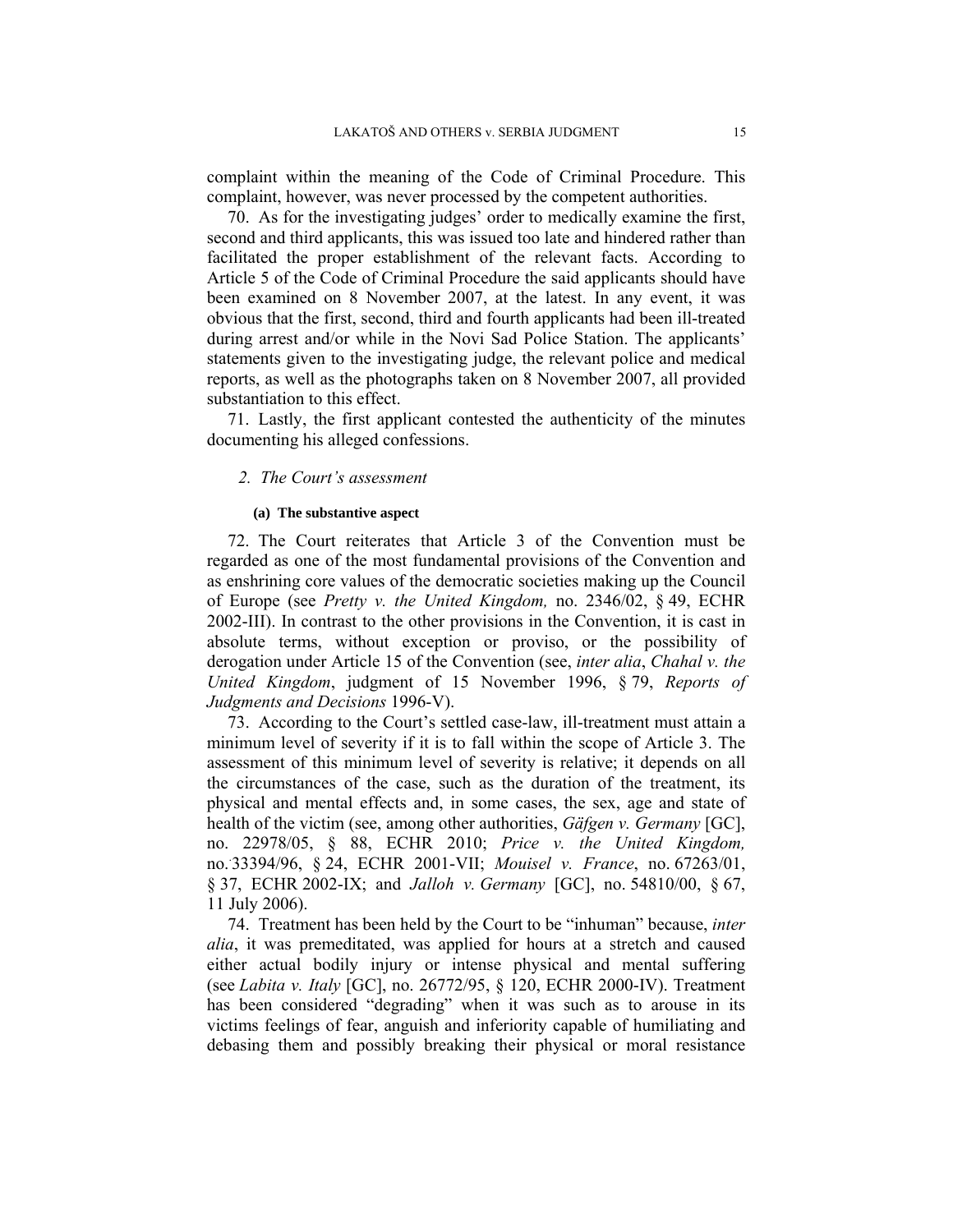(see *Hurtado v. Switzerland*, 28 January 1994, opinion of the Commission, § 67, Series A no. 280, and *Wieser v. Austria*, no. 2293/03, § 36, 22 February 2007). Constant mental anxiety caused by the threat of physical violence and the anticipation of such, has likewise been deemed to go beyond the threshold of Article 3 (see *Rodić and Others v. Bosnia and Herzegovina*, no. 22893/05, § 73, 27 May 2008).

75. The Court emphasises that, in respect of a person deprived of his liberty, any recourse to physical force which has not been made strictly necessary by his own conduct diminishes human dignity and is in principle an infringement of the right set forth in Article 3 of the Convention. The requirements of an investigation and the undeniable difficulties inherent in the fight against crime cannot justify placing limits on the protection to be afforded in respect of the physical integrity of individuals (*Ribitsch v. Austria*, 4 December 1995, § 38, Series A no. 336; *Tomasi v. France*, 27 August 1992, § 115, Series A no. 241-A).

76. Persons in custody are in a vulnerable position and the authorities are under an obligation to account for their treatment. Where an individual is taken into police custody in good health but is found to be injured at the time of release, it is incumbent on the State to provide a plausible explanation of how those injuries were caused, failing which a clear issue arises under Article 3 of the Convention (see, among many other authorities, *Selmouni v. France* [GC], no. 25803/94, § 87, ECHR 1999-V). While it is not, in principle, the Court's task to substitute its own assessment of the facts for that of the domestic courts, the Court is nevertheless not bound by the domestic courts' findings in this regard (see, for example, *Ribitsch, cited above,* § 32). In assessing evidence, the Court has generally applied the standard of proof "beyond reasonable doubt" (see *Ireland v. the United Kingdom*, 18 January 1978, § 161, Series A no. 25). However, such proof may follow from the coexistence of sufficiently strong, clear and concordant inferences or of similar unrebutted presumptions of fact (see, for example, *Salman v. Turkey* [GC], no. 21986/93, § 100, ECHR 2000-VII).

77. Turning to the present case, the Court notes that the injuries sustained by the first, second and third applicants' have been documented by the minutes prepared and the photographs taken with the consent of the investigating judge on 8 November 2007, the results of the medical examination of 13 December 2007, and the findings of the medical report of 22 September 2008 (see paragraphs 9, 11 and 16 above). The issue that hence remains to be resolved is the time of their infliction. In this regard, even assuming that the applicants had indeed resisted arrest or tried to escape as argued by the Government and thus sustained injuries, the Court is of the opinion that this alone cannot refute the allegation that the first, second and third applicants had indeed been subjected to abuse whilst in police custody. Specifically, there were conspicuously fewer injuries referred to in the police officers' reports to their superiors of 7 November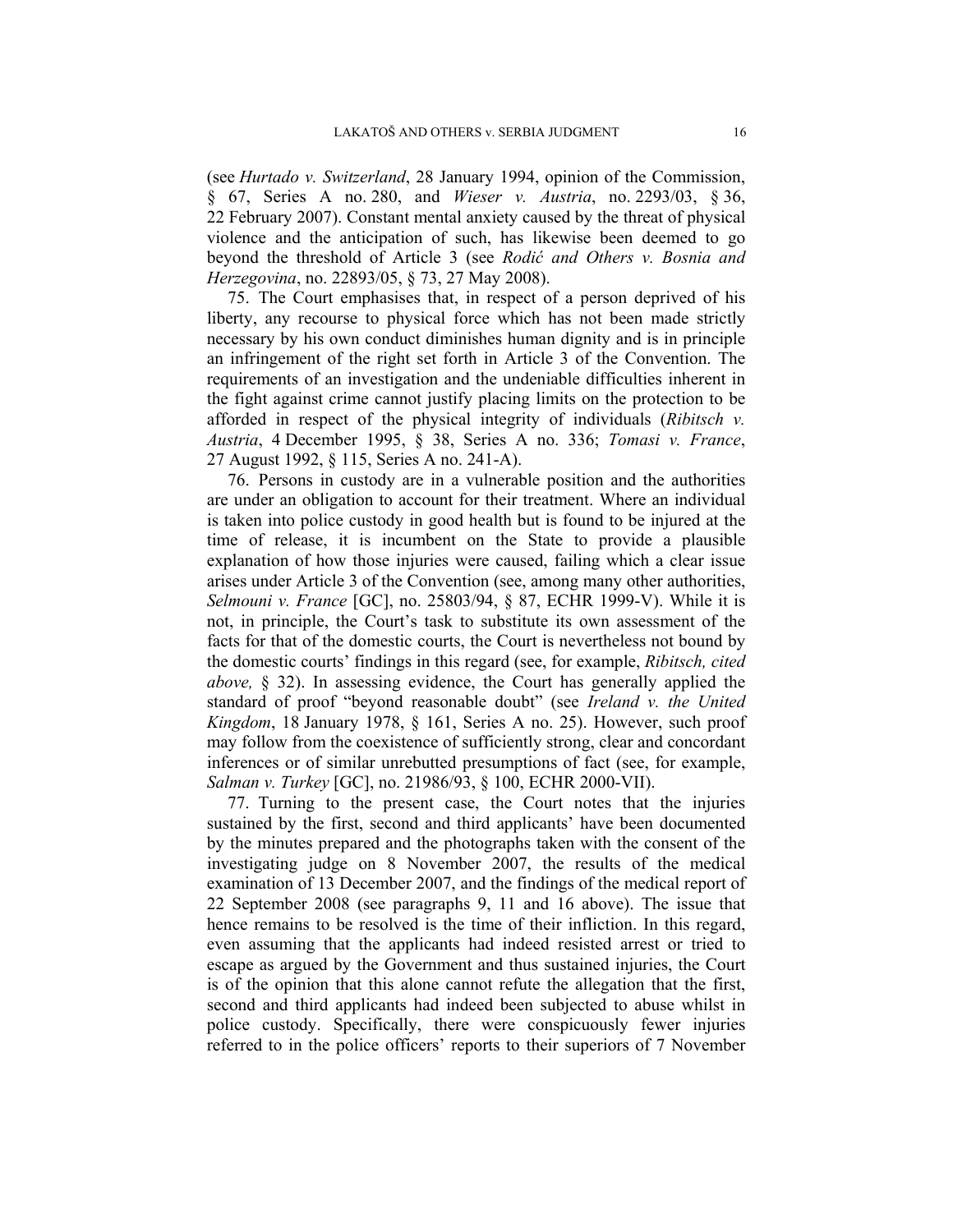2007 compared to those established in the report based on the first, second and third applicants' medical examination carried out on 13 December 2007 (see paragraphs 8, 11 and 16 above). The medical report of 22 September 2008 also essentially confirmed the findings of this examination, as well as the existence of the injuries photographed on 8 November 2007 (see paragraph 16 above). Similarly, regarding the fourth applicant, although he was not medically examined on 13 November 2007, or thereafter, the minutes prepared by the investigating judge and the photographs taken on 8 November 2007, whose authenticity was never called into question, had likewise documented additional injuries compared to the ones listed in the relevant police report of 7 November 2007 (see paragraphs 8 and 9 above).

78. Since the Government have offered no explanation whatsoever for the discrepancy between the injuries acknowledged by the police on 7 November 2007 and those established subsequently, and there being no credible suggestion that any of these injuries, which had clearly reached the Article 3 threshold, might have been sustained prior to the events of 6 November 2007, the Court cannot but find that there has been a violation of Article 3 of the Convention on account of the inhuman and degrading treatment suffered by the first, second, third and fourth applicants, respectively.

### **(b) The procedural aspect**

79. The Court reiterates that where a person makes a credible assertion that he has suffered treatment contrary to Article 3 at the hands of State agents, that provision, read in conjunction with the general duty under Article 1 of the Convention to "secure to everyone within their jurisdiction the rights and freedoms defined in ... [the] Convention", requires by implication that there should be an effective official investigation (see, among many authorities, *Labita*, cited above, § 131). Whatever the method of investigation, the authorities must act as soon as an official complaint has been lodged.

80. Even when, strictly speaking, no complaint has been made, an investigation must be started if there are sufficiently clear indications that ill-treatment has been used (see *Stanimirović v. Serbia*, no. 26088/06, § 39, 18 October 2011). Victims of alleged violations are not required to pursue the prosecution of officers suspected of ill-treatment on their own. This is a duty of the public prosecutor who is better equipped in that respect (*Stojnšek v. Slovenia*, no. 1926/03, § 79, 23 June 2009; and *Otašević v. Serbia*, no. 32198/07, § 25, 5 February 2013). If an applicant nonetheless takes over the prosecution and obtains a trial against officers accused of ill-treatment, those proceedings become an inherent part of the case and must be taken into account (see *V.D. v. Croatia*, no. 15526/10, § 53, 8 November 2011; *Butolen v. Slovenia*, no. 41356/08, § 70, 26 April 2012; and *Otašević*, cited above).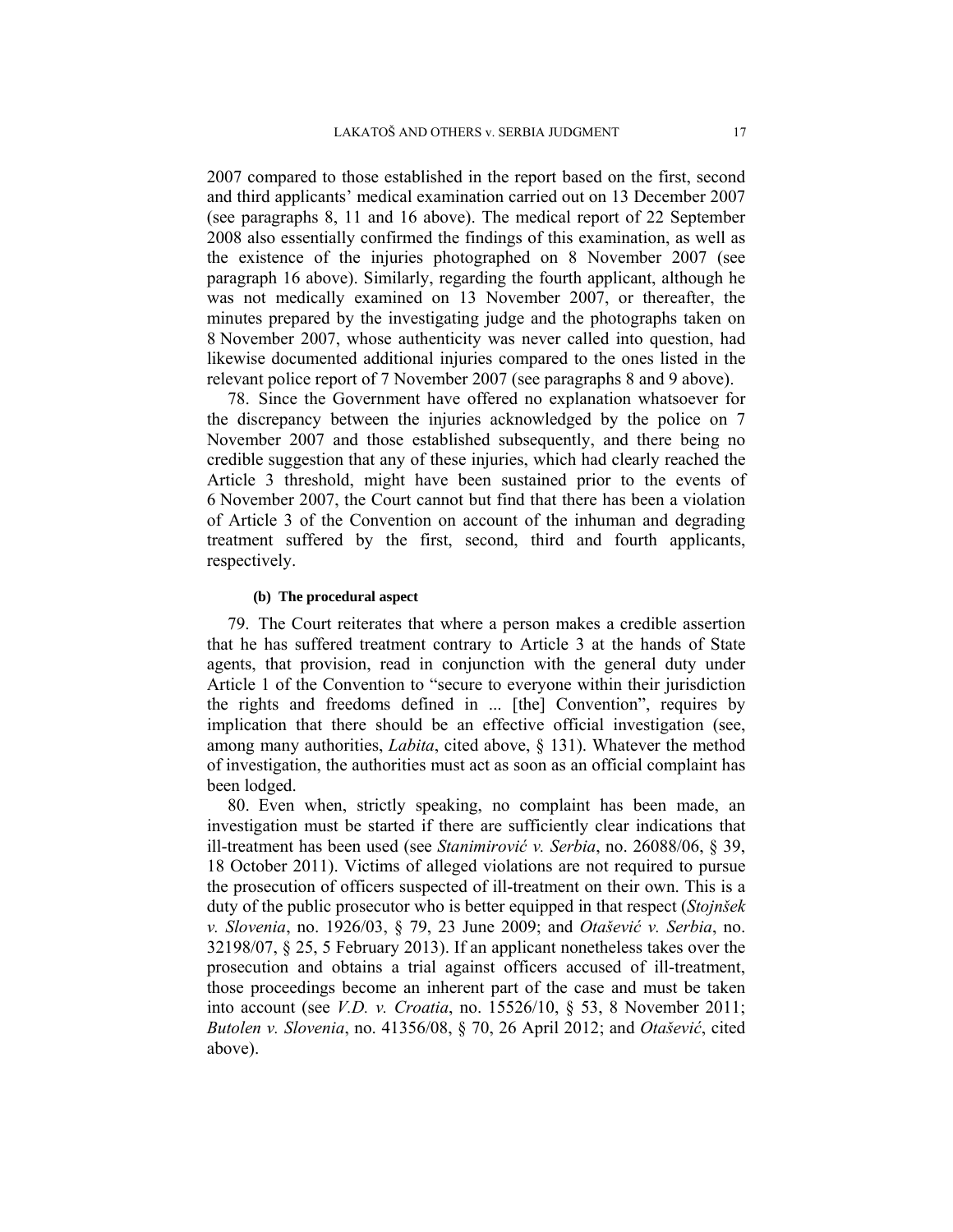81. The Court has also held that the investigation should be capable of leading to the identification and punishment of those responsible. If not, the general legal prohibition of torture and inhuman and degrading treatment and punishment would, despite its fundamental importance, be ineffective in practice and it would be possible in some cases for State agents to abuse the rights of those within their control with virtual impunity (see *Labita*, cited above, § 131). The investigation must also be thorough: the authorities must always make a serious attempt to find out what happened and should not rely on hasty or ill-founded conclusions to close their investigation or as the basis of their decisions. Furthermore, the investigation must be prompt and independent. Lastly, the investigation must afford a sufficient element of public scrutiny to secure accountability. While the degree of public scrutiny required may vary, the complainant must be afforded effective access to the investigatory procedure in all cases (see *Batı and Others v. Turkey*, nos. 33097/96 and 57834/00, § 137, ECHR 2004-IV).

82. In the present case, having already found a substantive violation of Article 3, the Court further notes that the first, second, third and fourth applicants had indeed complained of having been abused by the police. They did so before the investigating judge and in the presence of a public prosecutor, as well as the trial and appellate chambers (see paragraphs 9, 20 and 21 above). Yet, despite the Convention and the domestic law requiring that an allegation of this sort be examined *ex officio* (see paragraphs 80 and 35 above, in that order), no separate abuse-related investigation, aimed at the identification *and punishment* of those responsible, was ever instituted by the competent authorities (see *Hajnal v. Serbia*, no. 36937/06, § 99, 19 June 2012). The criminal case against the first, second and third applicants, wherein they raised their abuse complaints in order to have some of the impugned evidence excluded, was certainly not capable of the latter. It is thus clear that the aforementioned standards have not been satisfied. Accordingly, the Court dismisses the Government's preliminary objection and finds that there has been a violation of Article 3 of the Convention in respect of the first, second, third and fourth applicants.

## II. ALLEGED VIOLATIONS OF ARTICLE 5 OF THE CONVENTION

83. The first, second and third applicants complained under Article 5 that the severity of the potential sentence and the nature of the crime alleged could not, by themselves, justify their pre-trial detention up until their initial conviction on 10 July 2009.

84. The Court considers that these complaints fall to be examined under Article 5 § 3 of the Convention, which reads as follows:

"Everyone arrested or detained in accordance with the provisions of paragraph 1 (c) of this Article shall be brought promptly before a judge or other officer authorised by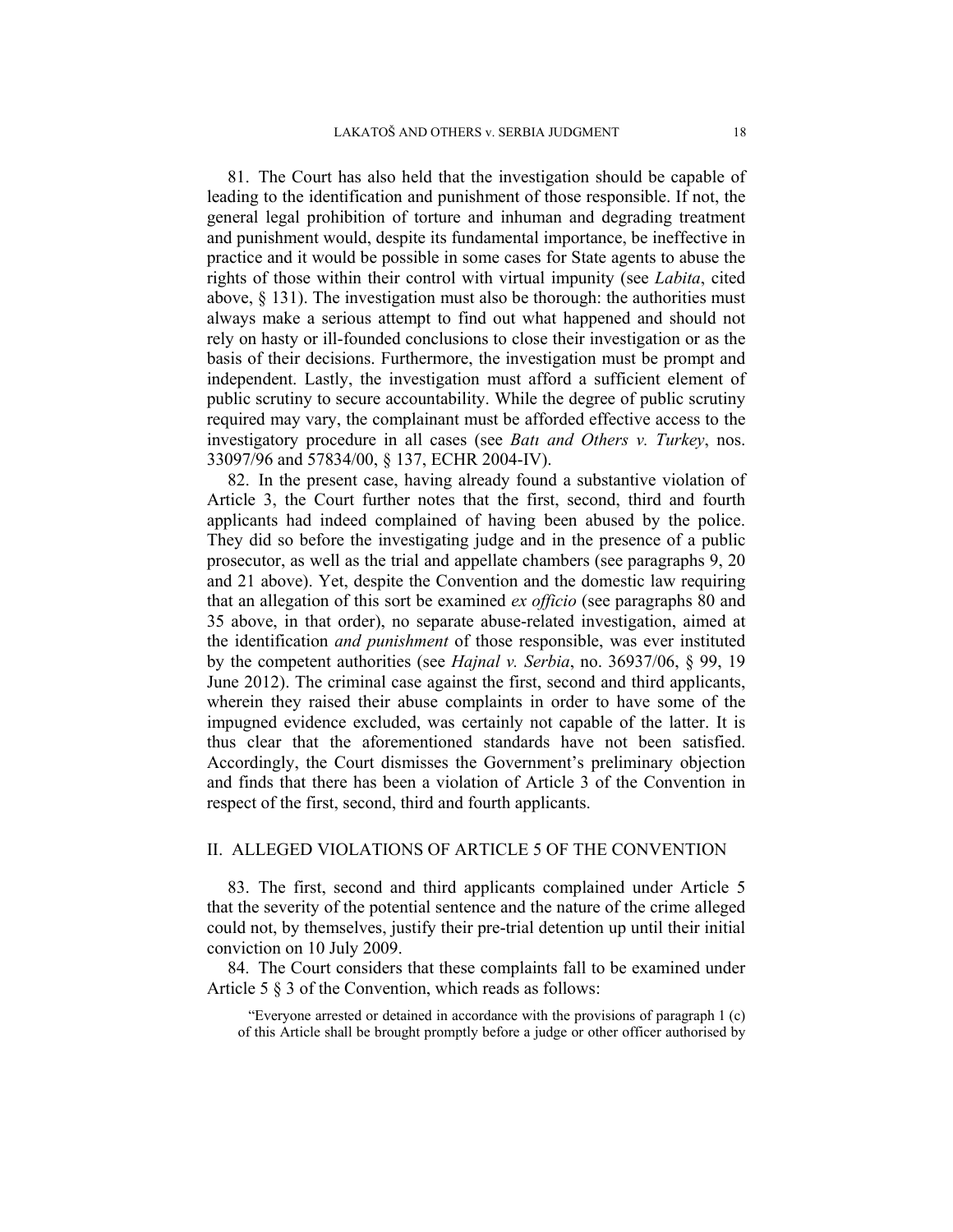law to exercise judicial power and shall be entitled to trial within a reasonable time or to release pending trial. Release may be conditioned by guarantees to appear for trial."

#### *1. Admissibility*

85. The Government noted that only the third applicant had made use of the constitutional appeal avenue. The first and second applicants had not therefore exhausted an available and effective domestic remedy. In support of their objection, the Government recalled that the Constitutional Court had found violations of the Constitution even in situations where the appeals had been lodged prior to 7 August 2008.

86. The first, second and third applicants maintained that the constitutional appeal could not be deemed as an effective domestic remedy. In any event, the third applicant had made use of this avenue which could potentially have benefited the first and second applicants had the Constitutional Court ruled in his favour (see paragraph 30 above).

87. The Court recalls that it has repeatedly held that a constitutional appeal should, in principle, be considered as an effective domestic remedy, within the meaning of Article 35 § 1 of the Convention, in respect of applications introduced against Serbia as of 7 August 2008 (see, for example, *Vinčić and Others v. Serbia*, nos. 44698/06 et seq., § 51, 1 December 2009; *Šorgić v. Serbia*, no. 34973/06, § 76, 3 November 2011; and *Hajnal*, cited above, § 122). It sees no reason to hold otherwise in the present case, and notes that the first, second and third applicants had introduced their application before the Court on 7 January 2008. The Government's objection in this regard must therefore be rejected, it being understood that it would also be inappropriate to divide the situation complained of regarding the extensions of the pre-trial detention prior to and after the said date (see, *mutatis mutandis*, *Belevitskiy v. Russia*, no. 72967/01, § 99, 1 March 2007; *Sizov v. Russia*, no. 33123/08, § 44, 15 March 2011; *Smirnova v. Russia*, nos. 46133/99 and 48183/99, § 66, ECHR 2003-IX (extracts); and *Idalov v. Russia* [GC], no. 5826/03, § 130, 22 May 2012; see also paragraph 24 above as regards the Constitutional Court's approach to this issue).

88. The Court further notes that the applicants' complaints are not manifestly ill-founded within the meaning of Article 35  $\S$  3 (a) of the Convention. It also notes that they are not inadmissible on any other ground. They must therefore be declared admissible.

### *2. Merits*

#### **(a) The parties' submissions**

89. The Government noted the duration of the first, second and third applicants' pre-trial detention and maintained that throughout this time there had been reasonable suspicion that they had committed the crimes in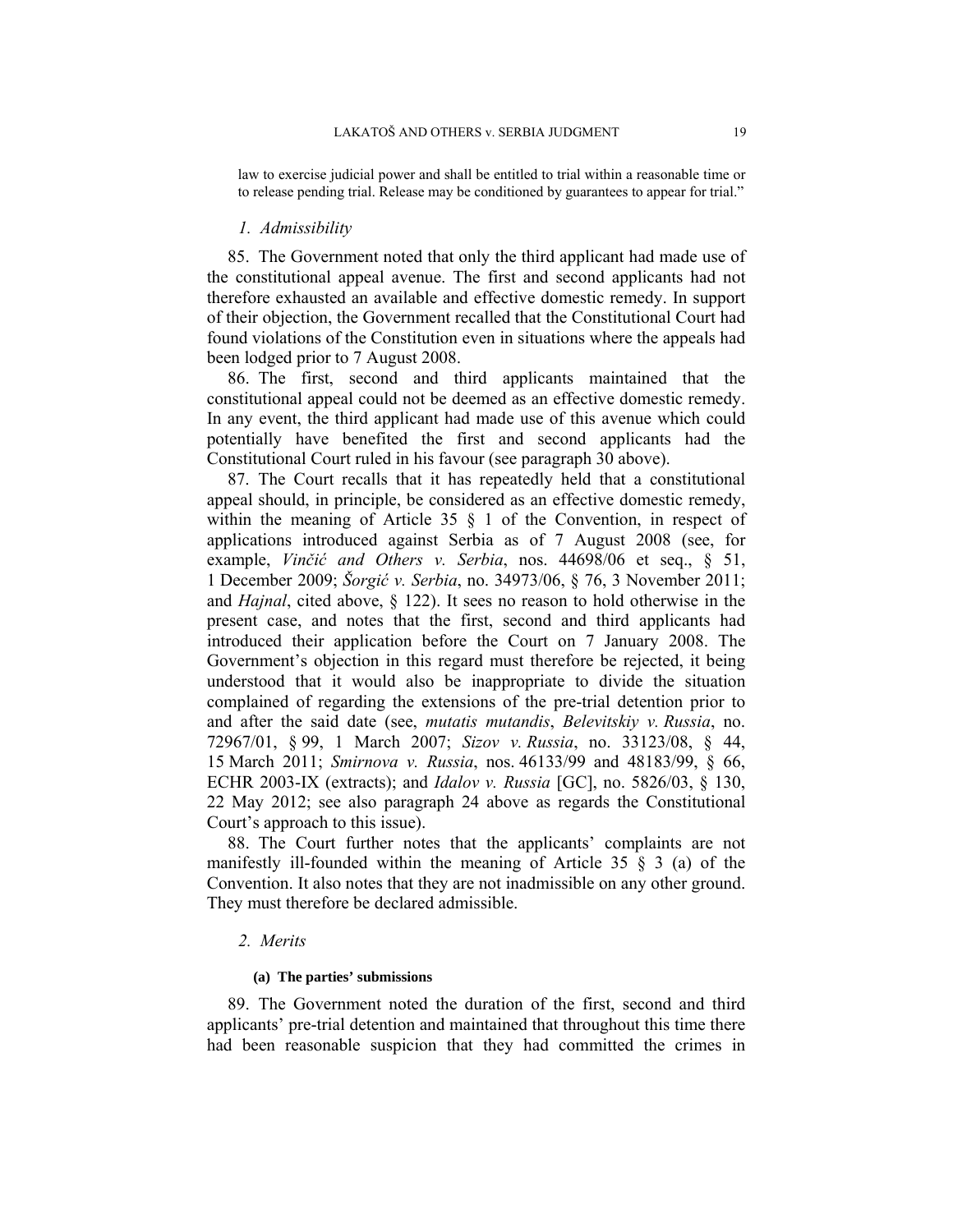question. These crimes were very serious and their perpetrators posed a great danger to society, as was confirmed by their ultimate conviction. Indeed, at their press conference, the police had stated that due to the series of robberies in question the local population had already started forming their own village guard units in order to provide protection. Finally, the Government argued that the detention orders impugned by the applicants contained specific and fully adequate reasoning.

90. The first, second and third applicants reaffirmed their complaints, adding that it is only the reasoning of the detentions orders that should be relevant for the Court's consideration, not other circumstances which had not been taken into account by the domestic courts or those referred to by the Government in their submissions. Also, alternatives to detention had never been considered domestically (see paragraph 36 above).

#### **(b) The Court's assessment**

91. As established in Neumeister v. Austria (judgment of 27 June 1968, § 4, Series A no. 8, p. 37), the second limb of Article 5 § 3 does not give judicial authorities a choice between either bringing an accused to trial within a reasonable time or granting him provisional release pending trial. Until conviction, he or she must be presumed innocent, and the purpose of the provision under consideration is essentially to require the individual's provisional release once continued detention ceases to be reasonable.

92. This form of detention can only be justified in a given case if there are specific indications of a genuine requirement of public interest which outweighs the rule of respect for individual liberty laid down in Article 5 of the Convention (see, among other authorities, Kudła v. Poland [GC], no. 30210/96, § 110 et seq, ECHR 2000-XI).

93. The responsibility falls in the first place on the national judicial authorities to ensure that the pre-trial detention of an accused person does not exceed a reasonable time. To this end they must examine all the facts arguing for or against the existence of an important public interest justifying a departure from the rule in Article 5 and must set them out in their decisions on the applications for release (see, for example, Weinsztal v. Poland, no. 43748/98, judgment of 30 May 2006, § 50). It is essentially on the basis of the reasons given in these decisions and of the facts mentioned by the applicant in his appeals, that the Court is called upon to decide whether or not there has been a violation of Article 5 § 3 (see Labita, cited above, § 152).

94. The persistence of reasonable suspicion that the person arrested has committed an offence is a condition sine qua non for the lawfulness of the continued detention, but with the lapse of time this no longer suffices and the Court must then establish whether the other grounds given by the judicial authorities continued to justify the deprivation of liberty. Where such grounds were "relevant" and "sufficient", the Court must also be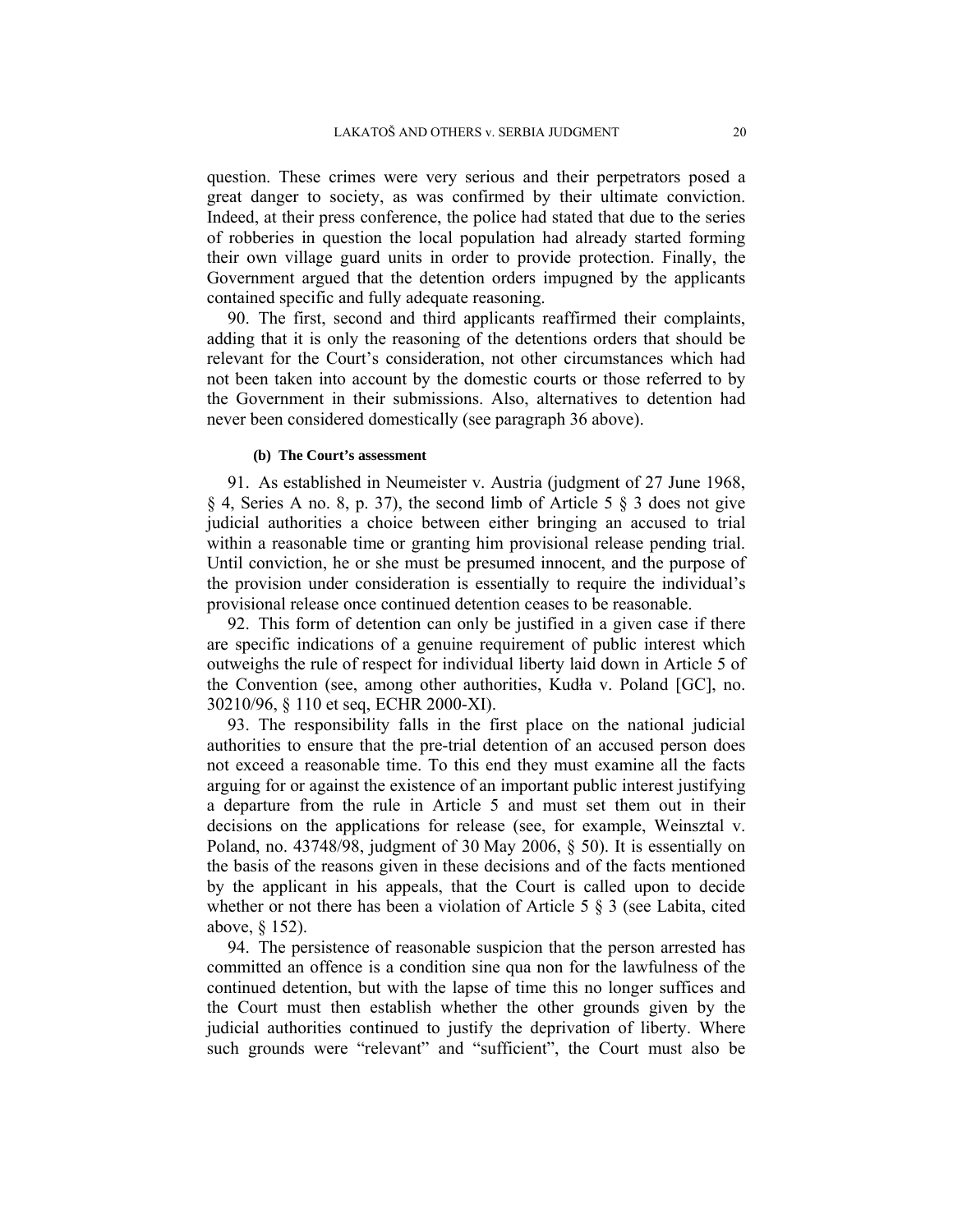satisfied that the national authorities displayed "special diligence" in the conduct of the proceedings at issue (see, amongst other authorities, Letellier v. France, judgment of 26 June 1991, Series A no. 207, § 35; Yağcı and Sargın v. Turkey, judgment of 8 June 1995, § 50, Series A no. 319-A).

95. Unlike the first limb of Article 5  $\S$  3, there is no express requirement of "promptness" in its second limb. However, the required scrutiny, whether on application by the applicant or by the judge of his or her own motion, must take place with due expedition, in order to keep any unjustified deprivation of liberty to an acceptable minimum (see McKay v. the United Kingdom, cited above, § 46).

96. Whenever the danger of absconding can be avoided by bail or other guarantees, the accused must be released, it being incumbent on the national authorities to always duly consider such alternatives (see, mutatis mutandis, G.K. v. Poland, no. 38816/97, § 85, 20 January 2004), notwithstanding the fact that it cannot be required of them that the examination of bail takes place with any more speed than is demanded of the first automatic review of the applicant's detention (see McKay cited above, §47).

97. In the present case the first, second and third applicants remained in pre-trial detention for more than one year and eight months – from 6 November 2007 until 10 July 2009. The national courts extended their detention on eleven occasions, relying on the severity of the potential sentence and the nature of the crime alleged (see paragraphs 6, 9 and 24 above). While it is true that by reason of their particular gravity and public reaction to them certain offences may give rise to a social disturbance capable of justifying pre-trial detention, this ground can be regarded as relevant and sufficient only provided that it is based on facts capable of showing that the release of the accused would actually disturb public order (see Letellier, cited above,  $\S$  51). In the present case these conditions were not satisfied. The national courts assessed the need to continue the pre-trial detention from a rather abstract and formalistic point of view, taking into consideration only the severity of the potential sentence and the nature of the crime alleged. In their repetitive reasoning they never discussed the possible public reaction to the first, second and third applicants' release or even referred to the issue. This was only mentioned by the police at the press conference, but as such could not have been appealed within the criminal proceedings, as well as the Government in their observations before the Court, but even then merely in the context of the local population setting up village guard units before the said applicants' arrest.

98. In view of the foregoing, there has been a violation of Article 5 § 3 of the Convention in respect of the first, second and third applicants.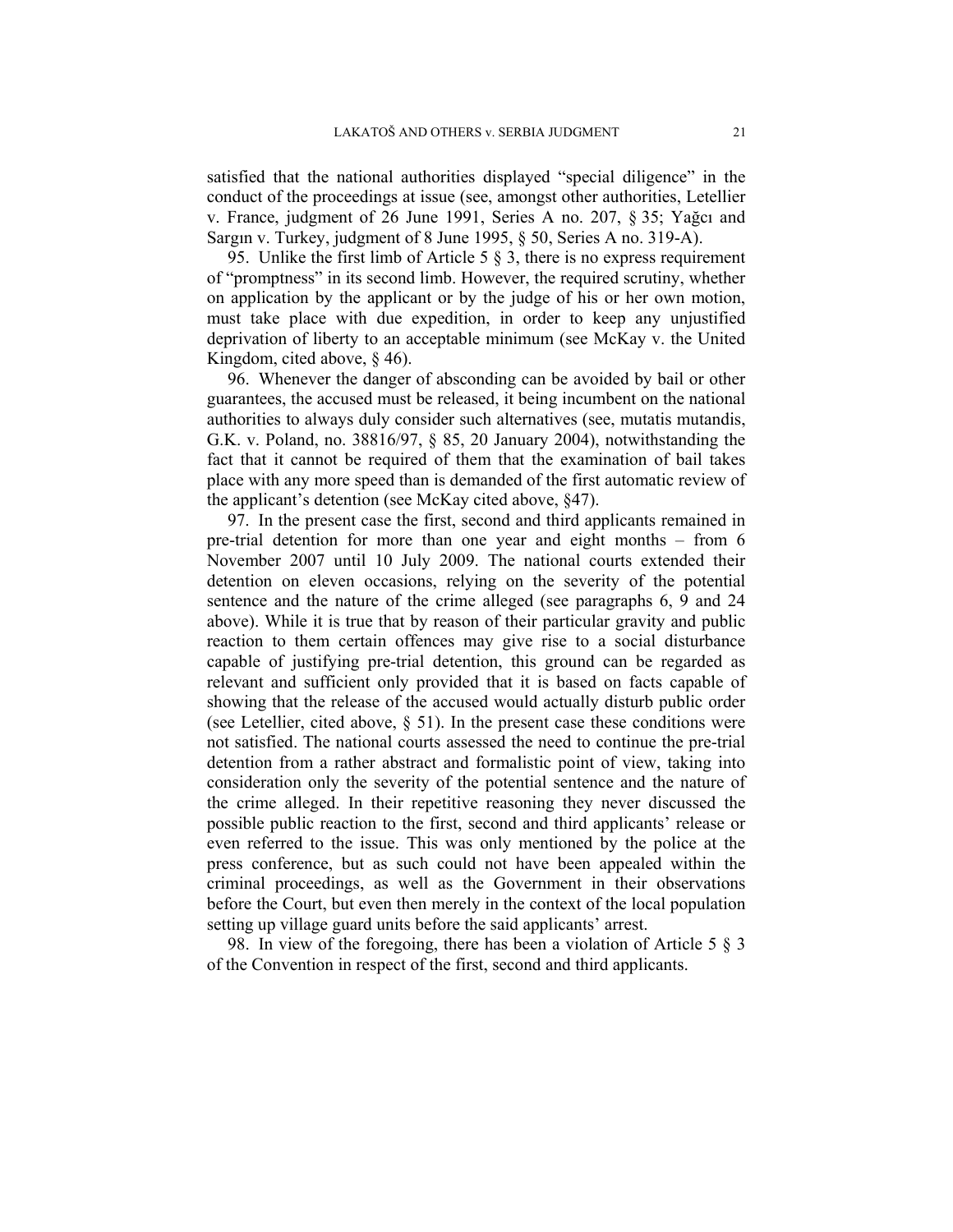## III. ALLEGED VIOLATIONS OF ARTICLES 6 § 2 AND 8 OF THE **CONVENTION**

99. The first, second, third and fourth applicants further complained that by referring to them, at a press conference, as members of a criminal group and by making their photographs available to the press the police violated Articles 6 § 2 and 8 of the Convention.

100. Lastly, the fourth and fifth applicants complained under Article 8 of the Convention that they have not been able to obtain any information about the DNA samples taken from them on 6 November 2007 and, if still kept, to have them destroyed.

101. The provisions of the Convention referred to by the applicants, in so far as pertinent, read as follows:

#### **Articles 6 § 2**

"Everyone charged with a criminal offence shall be presumed innocent until proved guilty according to law."

#### **Article 8**

"Everyone has the right to respect for his private ... life ...

There shall be no interference by a public authority with the exercise of this right except such as is in accordance with the law and is necessary in a democratic society in the interests of national security, public safety or the economic well-being of the country, for the prevention of disorder or crime, for the protection of health or morals, or for the protection of the rights and freedoms of others."

### **A. The parties' submissions**

102. The Government maintained that the first, second, third, fourth and fifth applicants had failed to exhaust the available civil remedies based on the relevant provisions of the Obligations Acts and/or the Public Information Act. They further recalled that the Convention was directly applicable in the Serbian legal system.

103. Regarding the complaints concerning the taking of DNA samples from the fourth and fifth applicants, the Government further noted that their request to have them destroyed had been submitted prior to the termination of the criminal case against them. Finally, although there had been no specific domestic legislation on the storage and automatic destruction of DNA samples obtained in the above context, the applicants should have made use of the said civil remedies which would have been capable of affording compensation and/or injunctive relief as appropriate. In any event, the general provisions of the Code of Criminal Procedure and the Personal Data Protection Act remained applicable.

104. The first, second and third applicants maintained that the filing of a civil claim would have involved considerable logistical difficulties,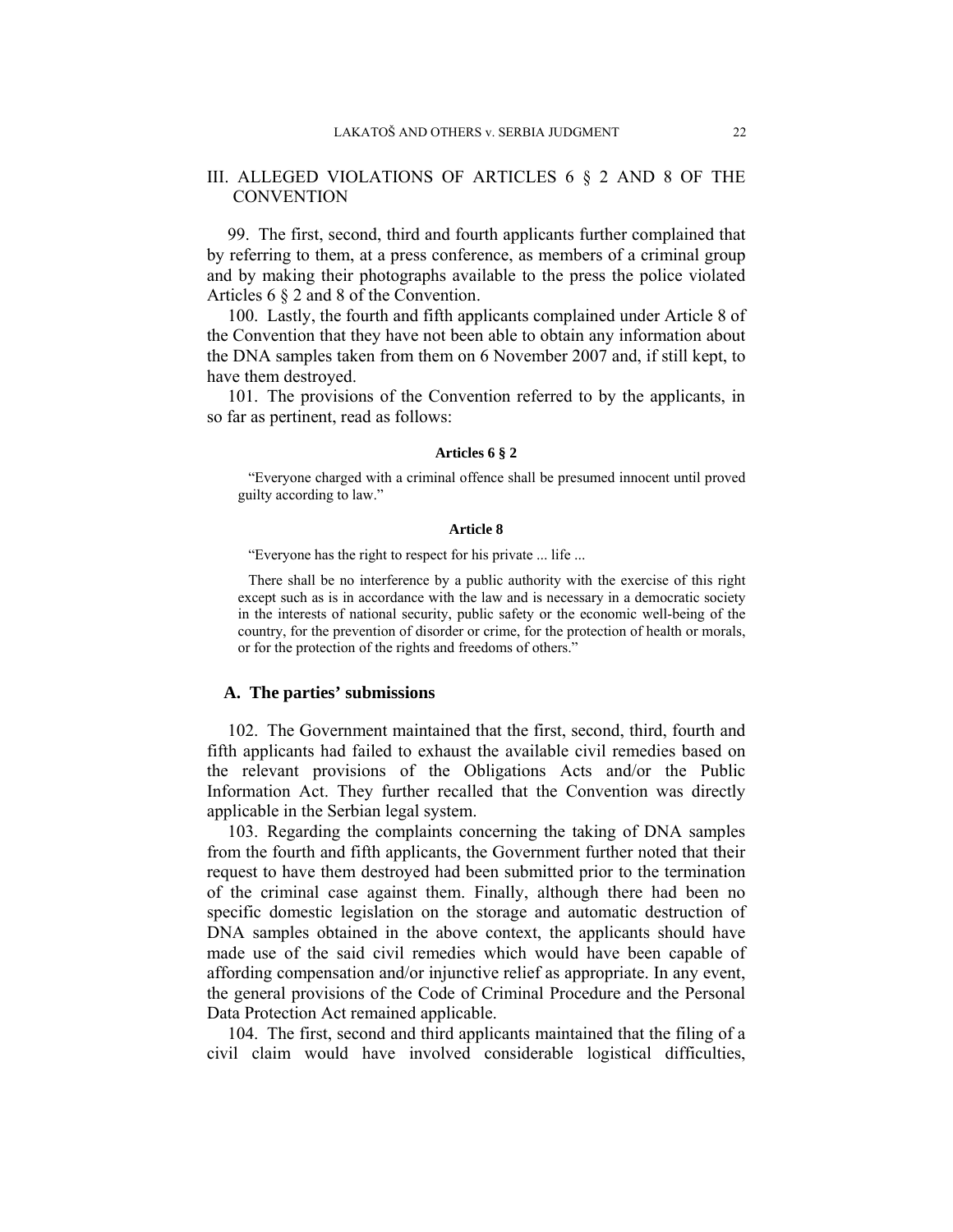particularly bearing in mind their detention/incarceration, and that in any event the civil case would have lasted for years.

### **B. The Court's assessment**

## *1. The relevant principles*

105. The obligation to exhaust domestic remedies requires an applicant to make normal use of remedies which are effective, sufficient and accessible in respect of his or her Convention grievances. It is not necessary for the Convention right to be explicitly raised in domestic proceedings provided that the complaint is raised at least in substance (see *Castells v. Spain*, 23 April 1992, § 32, Series A no. 236; and *Akdivar and Others v. Turkey*, 16 September 1996, § 66, *Reports* 1996-IV).

106. To be effective, a remedy must be capable of redressing directly the impugned state of affairs and must offer reasonable prospects of success (see *Balogh v. Hungary*, no. 47940/99, § 30, 20 July 2004; and *Sejdovic v. Italy* [GC], no. 56581/00, § 46, ECHR 2006-II). In so far as there exists at the national level a remedy enabling the domestic courts to address, at least in substance, the argument of a violation of a given Convention right, it is that remedy which should be exhausted (see *Azinas*, cited above, § 38). In States where the Convention is part of the law of the land, a complainant has to invoke its provisions if so doing is the only means open to him or her of obtaining the redress sought (see *Van Oosterwijck v. Belgium*, judgment of 6 November 1980, § 33, Series A no. 40). The Court has, however, also frequently underlined the need to apply the exhaustion rule with some degree of flexibility and without excessive formalism (see *Ringeisen v. Austria*, 16 July 1971, § 89, Series A no. 13; and *Akdivar*, cited above, § 69).

107. In terms of the burden of proof, it is up to the Government claiming non-exhaustion to satisfy the Court that the remedy was an effective one, available in theory and in practice at the relevant time (see, *inter alia*, *Vernillo v. France*, judgment of 20 February 1991, § 27, Series A no. 198, and *Dalia v. France*, judgment of 19 February 1998, § 38, Reports 1998-I). Once this burden has been satisfied, it falls to the applicant to establish that the remedy advanced by the Government was in fact exhausted, or was for some reason inadequate and ineffective in the particular circumstances of the case, or that there existed special circumstances absolving him or her from this requirement (see *Dankevich v. Ukraine*, no. 40679/98, § 107, 29 April 2003; and *Akdivar*, cited above, § 68).

### *2. The application of these principles to the present case*

108. Being mindful of the above and turning to the present case, the Court notes that Articles 157, 199 and 200 of the Obligations Act, taken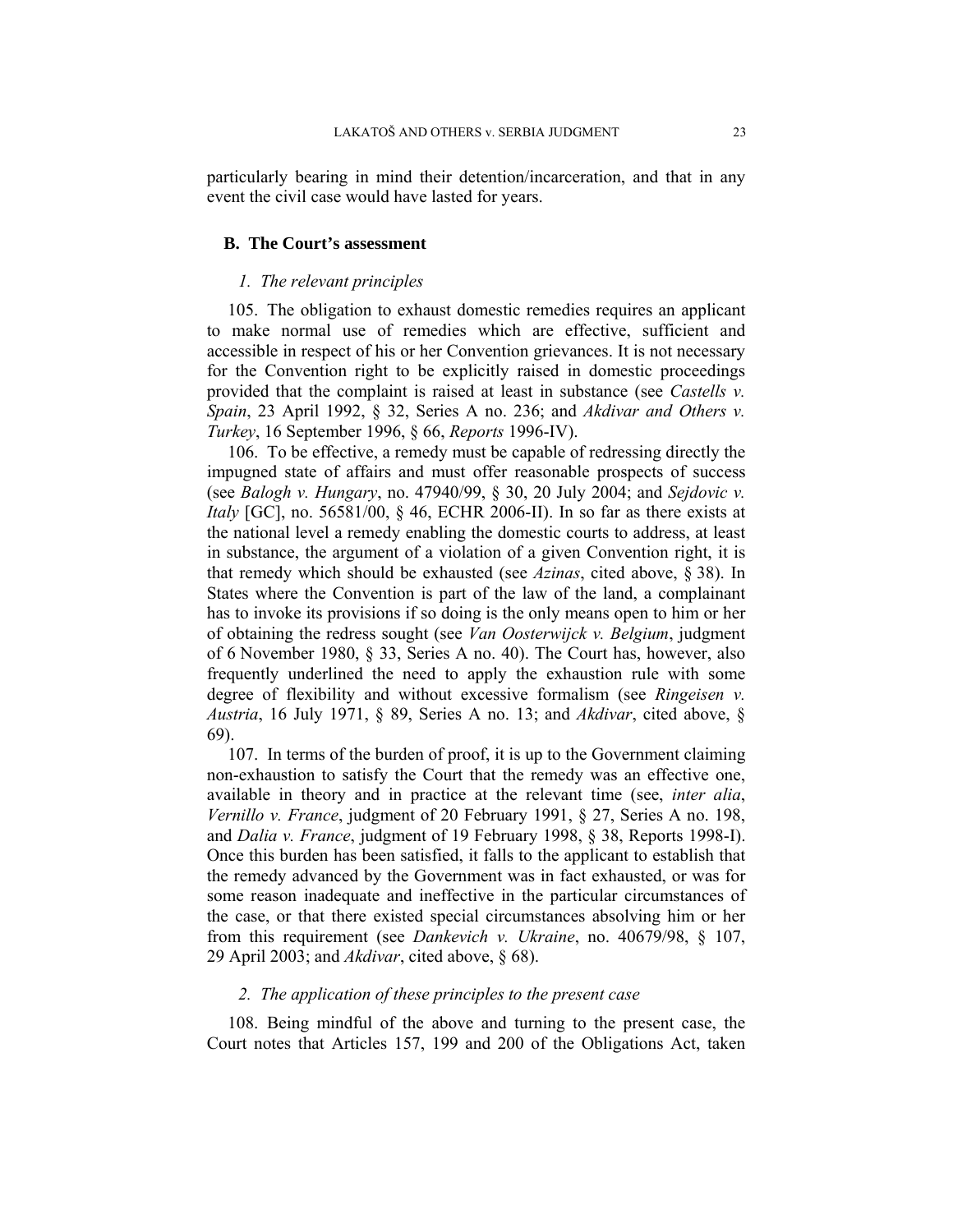together, provide, *inter alia*, that anyone who has suffered fear, physical pain or mental anguish due to a breach of his reputation, personal integrity, liberty or of his other "personal rights" shall be entitled to seek injunctive relief, bring a civil claim for damages and request other forms of redress "which might be capable" of affording adequate non-pecuniary satisfaction. The domestic civil courts have applied those provisions in favour of plaintiffs in the context of, for example, the defendant's right to be presumed innocent as well as in the discrimination context, where in addition to compensation adequate injunctive relief including the cessation of discriminatory treatment and the publication of an apology had been granted (see paragraph 43 above). Moreover, Article 172 § 1 of the Obligations Act provides for State liability in cases of police misconduct or malfeasance, as exemplified by a number of civil court judgments adopted on this basis (see paragraph 44 above).

109. The Court further notes that Article 84 of the Public Information Act specifically provides that the State shall be liable for any and all damage caused by the publication of untrue or incomplete information provided by a Government body. According to Articles 85 and 86 of the same legislation such proceedings shall be conducted with urgency (see paragraphs 47 and 48 above).

110. Finally, the Court recalls that Article 18 of the Constitution provides for the "the direct implementation" of human rights secured by ratified international treaties, and sets forth that provisions relating to human rights shall be interpreted pursuant to, *inter alia*, "the practice of international institutions" entrusted with their implementation (see paragraph 29 above). There is also domestic case-law to this effect, in particular civil court judgments recognising, *inter alia*, alleged breaches of Article 8 of the Convention in the context of "private life", including but not limited to the unlawful taking of photographs, and awarding compensation to the plaintiffs where appropriate (see paragraphs 51 and 52 above).

111. In view of the above, the Court is of the opinion that the first, second, third, fourth and fifth applicants should have brought a civil case, based on the Obligations Act (see, *mutatis mutandis*, *Hajnal*, cited above, § 142; *Kostić v. Serbia* (dec.), no. 40410/07, § 60, 17 September 2013; and *Gorgievski v. the former Yugoslav Republic of Macedonia* (dec.), no. 18002/02, 10 April 2006), the Public Information Act, the Constitution and/or the Convention, particularly since the existence of mere doubts as to the prospects of success of a particular remedy which is not obviously futile is not a valid reason for failing to exhaust that avenue of redress (see *Akdivar*, cited above, § 71). In their civil suit they could thus have sought compensation and/or any other form of redress "capable" of providing adequate non-pecuniary satisfaction, including, where appropriate, a request for the destruction of DNA samples stored in the Novi Sad Forensic Medicine Institute (see, in this connection, paragraph 27 above and note that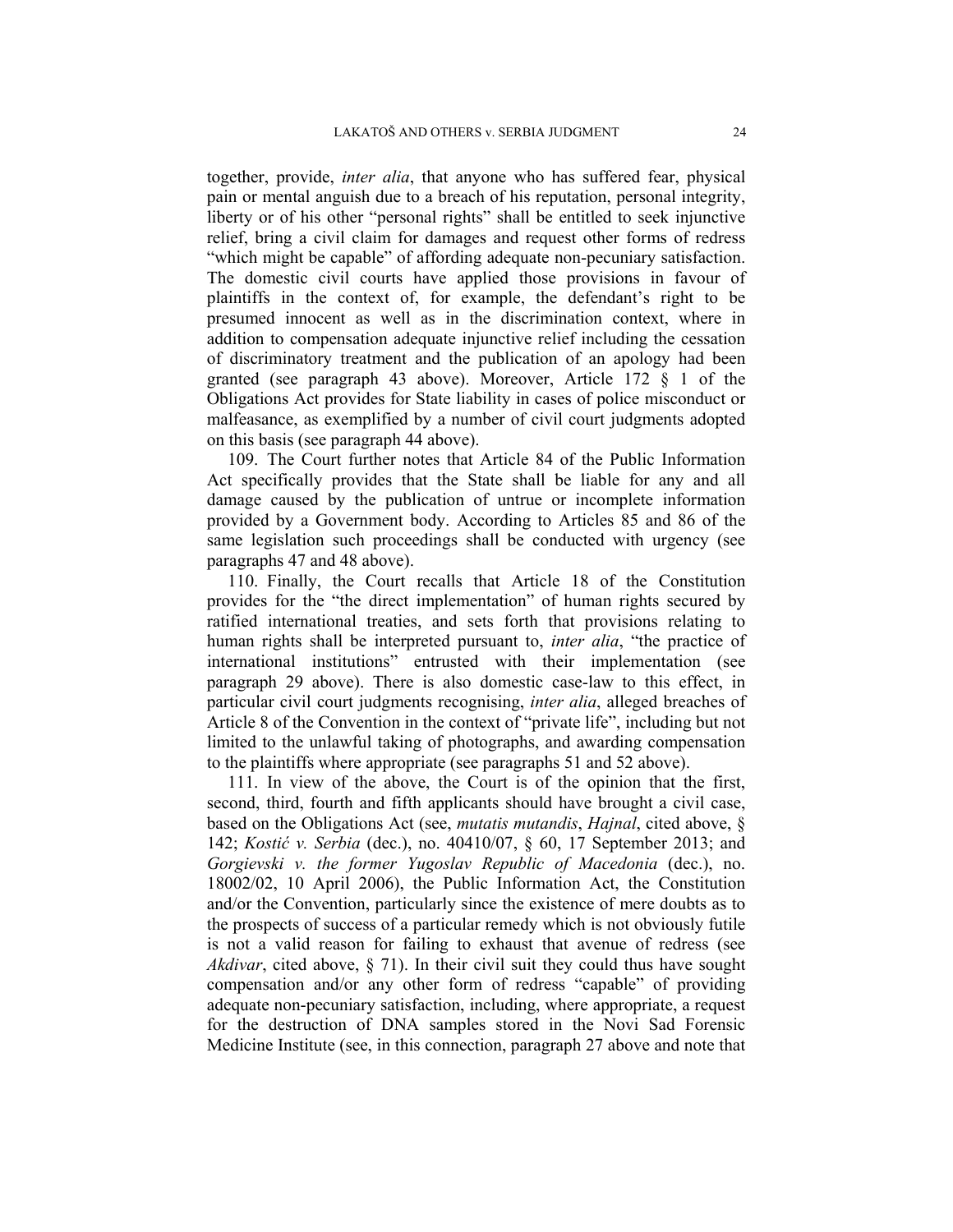the said medical institution had itself implied that the fourth and fifth applicants' DNA material could have been destroyed on the basis of a court decision so ordering). All this is, of course, quite apart from any possibilities for redress stemming from the Personal Data Protection Act, referred to but not specifically relied on by the Government as regards the fourth and fifth applicants (see paragraphs 49 and 50 above).

112. It is further noted that although the first, second and third applicants had been deprived of their liberty until 22 December 2012 this, in and of itself, could not have absolved them of their duty to comply with the exhaustion requirement within the meaning of Article 35 § 1 of the Convention (see, *mutatis mutandis*, *X. v. the United Kingdom* no. 6840/74, Commission decision of 12 May 1977, Decisions and Reports (DR) 10, p. 5). The said applicants also offered no other convincing reasons in this respect.

113. Finally, the present case must be distinguished from the *Matijašević* and *Hajnal* cases, respectively, when it comes to the issue of exhaustion in the context of complaints made under Article 6 § 2 of the Convention (see *Matijašević v. Serbia*, no. 23037/04, §§ 32 and 33, ECHR 2006-X; and *Hajnal*, cited above, § 121). Notably, in those cases the applicants complained that the presumption of innocence had been breached due to the language adopted by the criminal courts themselves, which was why the Court held that the applicants, having complained about this in the criminal context, could not in addition have reasonably been expected to make use of the civil avenue. In the present case, however, the first, second, third and fourth applicants maintain that their right to be presumed innocent had been violated by the police at a press conference. In this respect they clearly had no remedies available within the criminal proceedings brought against them and should therefore have attempted to obtain civil redress. Indeed, there is nothing in the case file or in the said applicants' pleadings that would suggest otherwise.

114. In view of the foregoing, the first, second, third, fourth and fifth applicants' complaints must be rejected under Article 35 §§ 1 and 4 of the Convention for non-exhaustion of domestic remedies. It further follows that it is therefore not necessary to examine whether the fourth applicant's daughter is entitled to continue with the proceedings before the Court after her father's death (see paragraphs 58 and 59 above).

## IV. APPLICATION OF ARTICLE 41 OF THE CONVENTION

115. Article 41 of the Convention provides: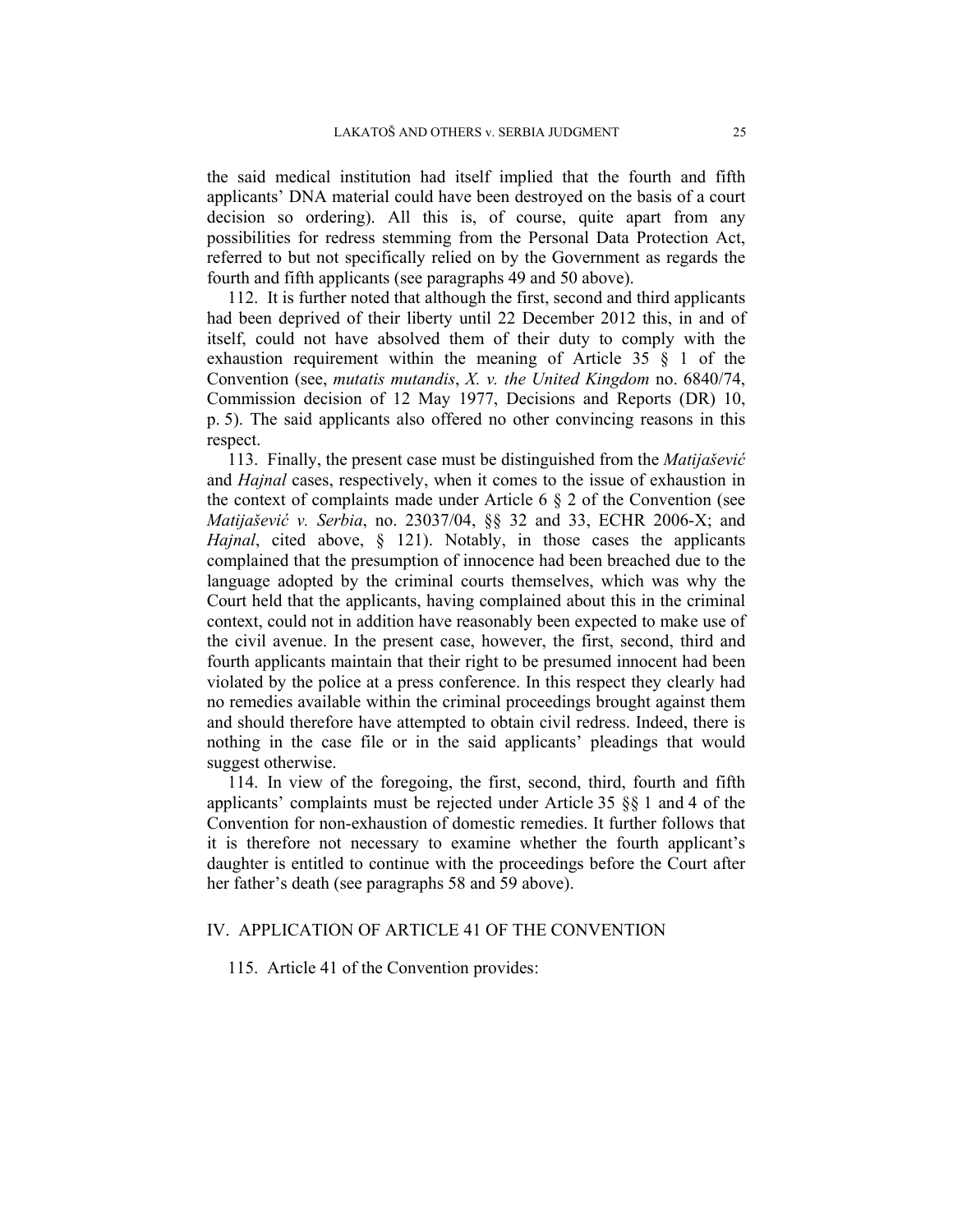"If the Court finds that there has been a violation of the Convention or the Protocols thereto, and if the internal law of the High Contracting Party concerned allows only partial reparation to be made, the Court shall, if necessary, afford just satisfaction to the injured party."

#### **A. Damage**

116. The first, second, third and fourth applicants each claimed 10,000 euros (EUR) in respect of the non-pecuniary damage suffered due to the violation of their rights guaranteed under Article 3 of the Convention.

117. The first, second and third applicants each further claimed EUR 62,500 in respect of the non-pecuniary damage suffered as a consequence of the violations of their rights guaranteed under Article 5 of the Convention. In this regard, they also requested from the Court to exclude from the evidence before the domestic courts "their statements given to the police under duress".

118. The said applicants submitted a just satisfaction agreement, as part of their signed authorisation forms, and requested that any damages awarded to them be paid directly to their counsel.

119. The Government contested these claims.

120. It is clear that the first, second, third and fourth applicants sustained some non-pecuniary damage arising from the breaches of their rights under Articles 3 and/or 5 § 3 of the Convention, for which they should be compensated. Making its assessment on an equitable basis, as required by Article 41 of the Convention, the Court therefore awards to the first, second and third applicants, as well as to the fourth applicant's daughter, Ms Silvana Dimović, EUR 5,000 each. The Court has also taken account of the Government's objection (see paragraph 119 above) and decides that these amounts should be paid to the applicants and Ms Dimović personally.

121. Concerning the first, second and third applicants' request for the exclusion from the evidence before the domestic courts of their statements given to the police, the Court notes that this is essentially a procedural fairness issue which is currently pending before the Constitutional Court (see paragraph 22 above). The request must therefore be rejected.

#### **B. Costs and expenses**

122. The third applicant claimed a total of EUR 4,715 for the costs and expenses incurred domestically, as well as those incurred before the Court.

123. The first, second and fourth applicants each claimed EUR 1,200 for the costs and expenses incurred before the Court.

124. The said applicants submitted a fees agreement, as part of their signed authorisation forms, and requested that the costs and expenses awarded to them be paid directly to their lawyer.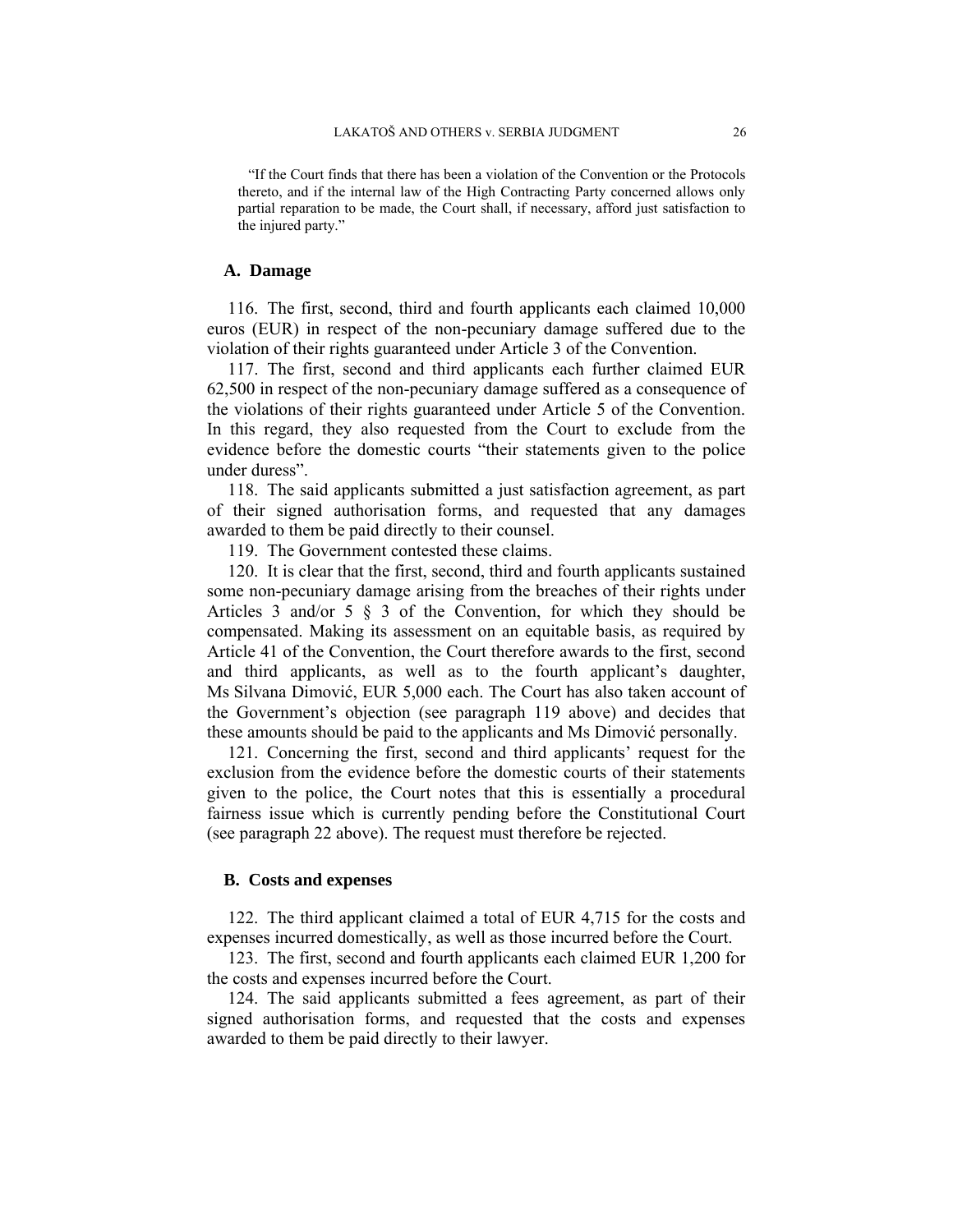125. The Government contested these claims.

126. According to the Court's case-law, an applicant is entitled to the reimbursement of costs and expenses only in so far as it has been shown that these have been actually and necessarily incurred and were also reasonable as to their quantum. That is, the applicant must have paid them, or be bound to pay them, pursuant to a legal or contractual obligation, and they must have been unavoidable in order to prevent the violation found or to obtain redress.

127. In the present case, regard being had to the documents in its possession and the above criteria, the Court considers it reasonable to award to the third applicant alone the sum of EUR 2,750 for the costs and expenses incurred domestically, as well as to the first, second and third applicants and to the fourth applicant's daughter, Ms Silvana Dimović a total of EUR 1,800 jointly for the costs and expenses incurred before the Court, all to be paid directly to their legal representative, VJĐ (see *Hajnal*, cited above, §§ 153 and 154).

### **C. Default interest**

128. The Court considers it appropriate that the default interest rate should be based on the marginal lending rate of the European Central Bank, to which should be added three percentage points.

## FOR THESE REASONS, THE COURT, UNANIMOUSLY,

- 1. *Decides* to join to the merits the Government's objection as to the nonexhaustion of domestic remedies with respect to the first, second, third and fourth applicants' complaints under Article 3 of the Convention and dismisses it;
- 2. *Declares* the fifth applicant's complaint under Article 3 of the Convention inadmissible;
- 3. *Declares* the first, second, third and fourth applicants' complaints under Articles 6 § 2 and 8 of the Convention, regarding the press conference organised by the police and the distribution of their photographs on that occasion, inadmissible;
- 4. *Declares* the fourth and fifth applicant's complaints under Article 8, concerning the DNA samples, inadmissible;
- 5. *Declares* the remainder of the application admissible;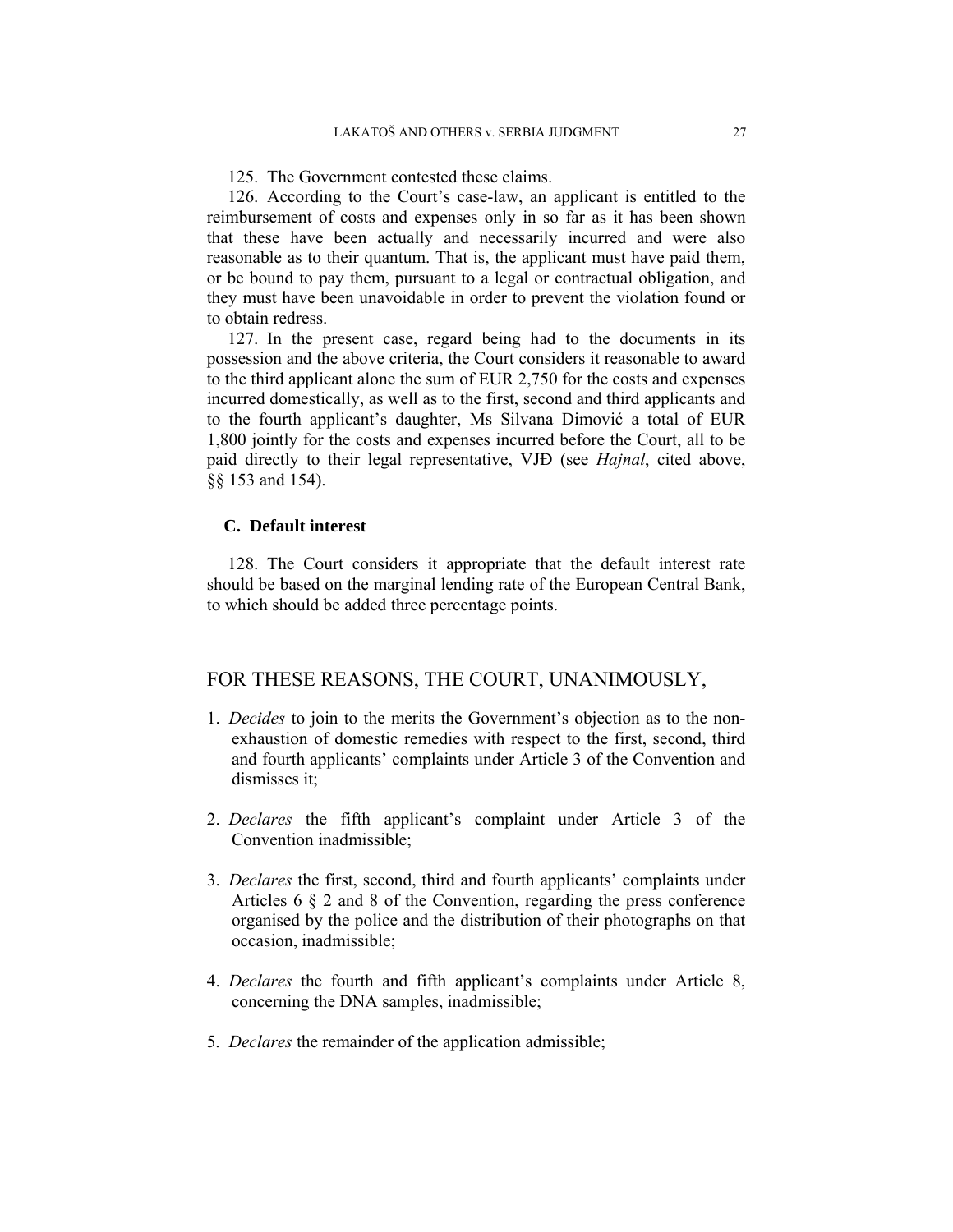- 6. *Holds* that there has been a violation of the substantive aspect of Article 3 of the Convention in respect of the first, second, third and fourth applicants;
- 7. *Holds* that there has been a violation of the procedural aspect of Article 3 of the Convention in respect of the first, second, third and fourth applicants;
- 8. *Holds* that there has been a violation of Article 5 § 3 of the Convention in respect of the first, second and third applicants;
- 9. *Holds*

(a) that the respondent State is to pay to the first, second and third applicants, as well as the fourth applicant's daughter, Ms Silvana Dimović, within three months from the date on which the judgment becomes final in accordance with Article 44 § 2 of the Convention, the following amounts, to be converted into Serbian dinars at the rate applicable at the date of settlement:

(i) to the first, second and third applicants, as well as the fourth applicant's daughter Ms Silvana Dimović, personally EUR 5,000 (five thousand euros) each, plus any tax that may be chargeable, in respect of non-pecuniary damage;

(ii) to the third applicant, through his legal representative, Mr V. Juhas Đurić, EUR 2,750 (two thousand seven hundred and fifty euros), plus any tax that may be chargeable to the third applicant, in respect of costs and expenses incurred domestically;

(iii) to the first, second and third applicants, as well as to the fourth applicant's daughter, Ms Silvana Dimović, through their legal representative, Mr V. Juhas Đurić, a total of EUR 1,800 (one thousand and eight hundred euros) jointly, plus any tax that may be chargeable to them, in respect of costs and expenses incurred before the Court;

(b) that from the expiry of the above-mentioned three months until settlement simple interest shall be payable on the above amounts at a rate equal to the marginal lending rate of the European Central Bank during the default period plus three percentage points;

10. *Dismisses* the remainder of the applicants' claim for just satisfaction.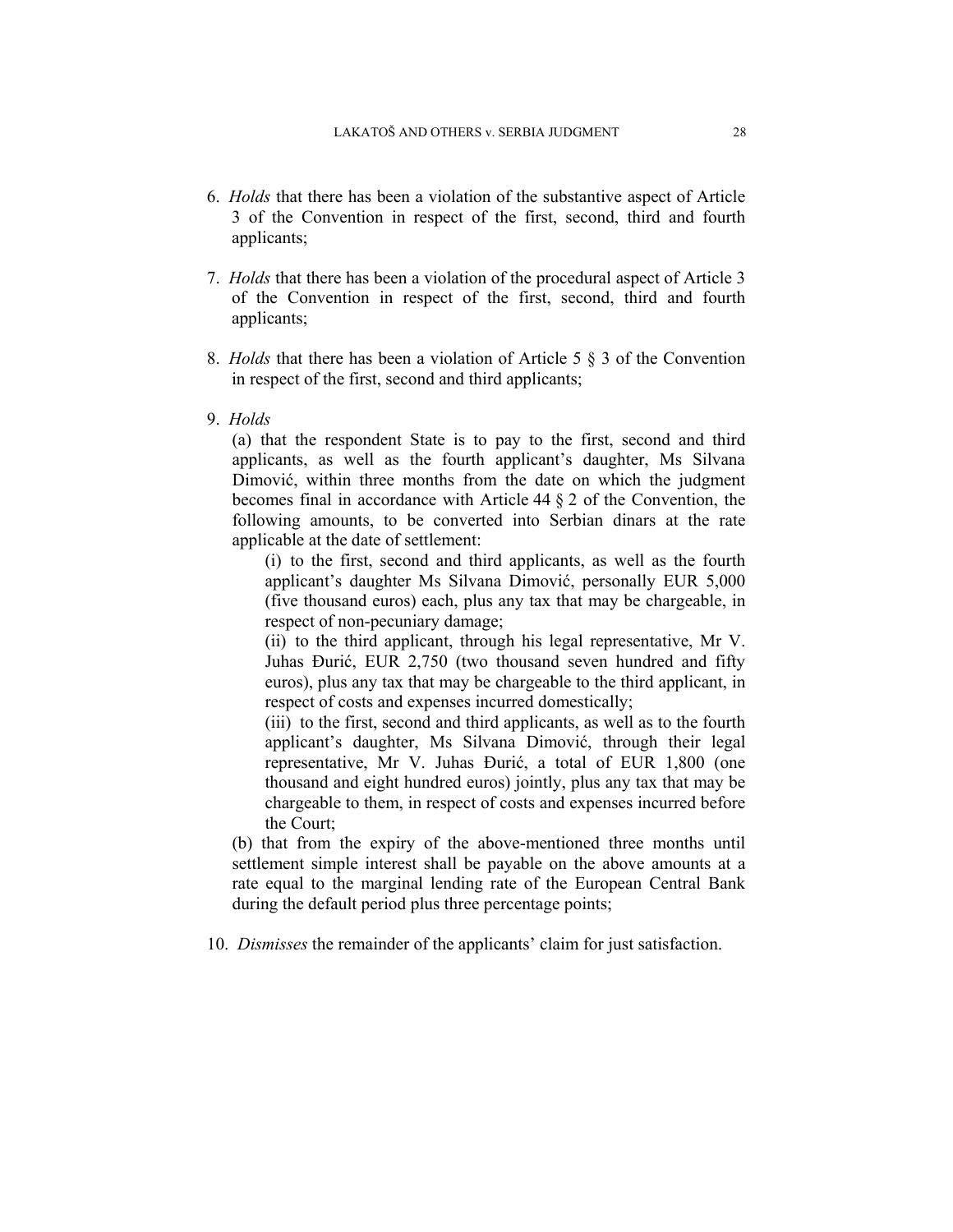Done in English, and notified in writing on 7 January 2014, pursuant to Rule 77 §§ 2 and 3 of the Rules of Court.

Registrar President

Stanley Naismith Guido Raimondi

In accordance with Article 45 § 2 of the Convention and Rule 74 § 2 of the Rules of Court, the separate opinion of Judge Sajó is annexed to this judgment.

> G.R.A. S.H.N.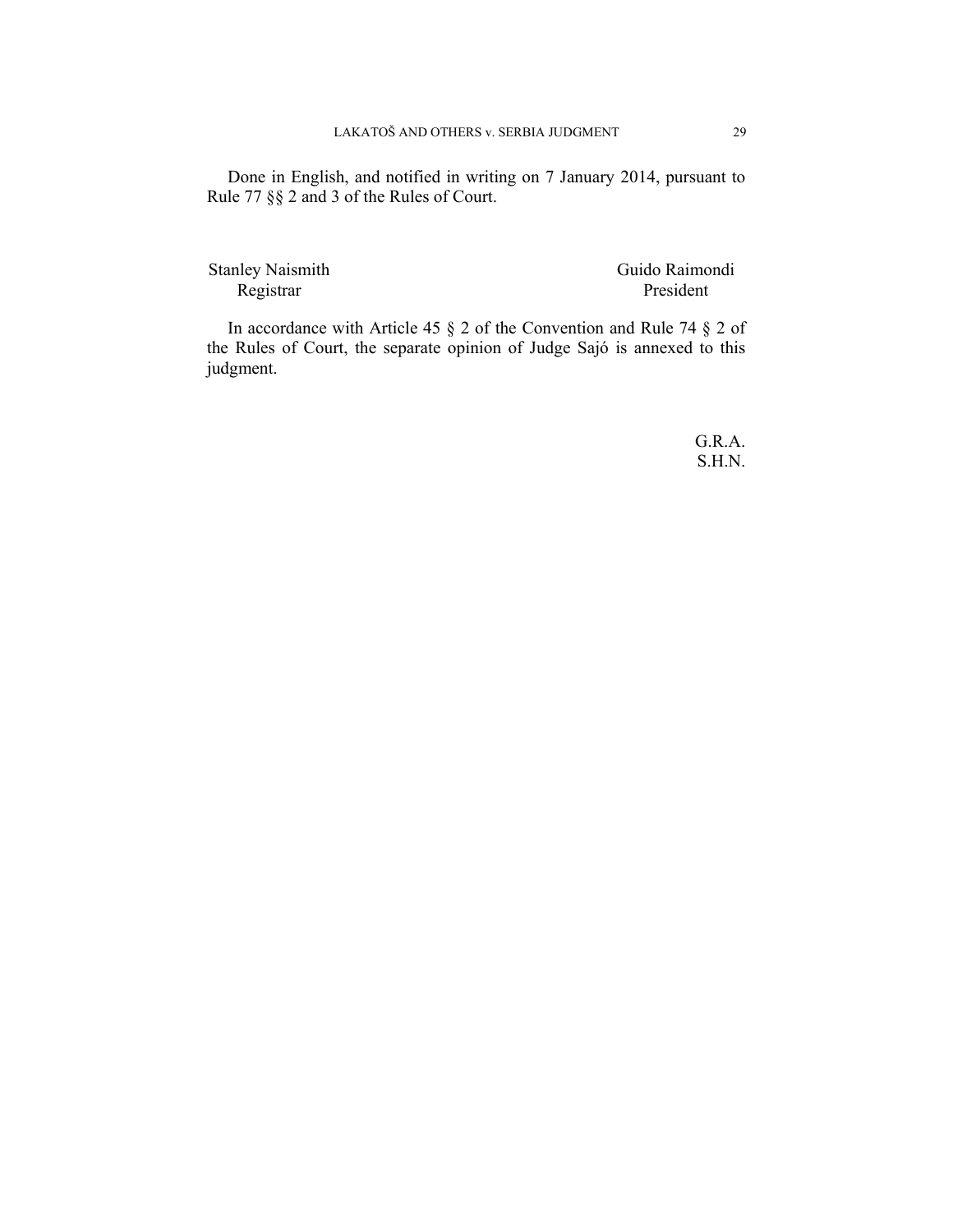## CONCURRING OPINION OF JUDGE SAJÓ

While I agree with my colleagues, I find it necessary to specify the reasons why I find the Article 3 complaints admissible. The Government maintained that the first, second and third applicants had failed to exhaust the available criminal remedies. The Court considered that this objection went to the very heart of the question whether the said applicants had suffered a procedural violation of Article 3, and examined it at the merits stage. In its analysis of the merits of the allegation of police brutality, the Court stated that there should be an effective official investigation. The Court continued as follows: "Even when, strictly speaking, no complaint has been made, an investigation must be started if there are sufficiently clear indications that ill-treatment has been used (see *Stanimirović v. Serbia*, no. 26088/06, § 39, 18 October 2011). Victims of alleged violations are not required to pursue the prosecution of officers suspected of ill-treatment on their own. This is a duty of the public prosecutor who is better equipped in that respect (*Stojnšek v. Slovenia*, no. 1926/03, § 79, 23 June 2009; and *Otašević v. Serbia*, no. 32198/07, § 25, 5 February 2013)."

This argument is related to the absence of an initial complaint by the applicants. The Court is of the view that in similar situations an *ex officio* investigation is required. The admissibility issue is, however, slightly different. It concerns the use of available remedies in cases where the investigation fails to occur. Where there is an effective remedy to correct the lack of, or shortcomings in, an investigation, the subsidiarity principle requires that such effective remedy be used. In the present case the possibility of bringing a "subsidiary" prosecution was available, in principle, to the applicants. This possibility exists irrespective of the fact that the prosecution of officers suspected of ill-treatment is the duty of the prosecutor (when he or she becomes aware of it, even in the absence of a formal complaint). There can be no doubt that this Court requires the exhaustion of a domestic remedy where the national system offers the possibility of appeal to a court against a decision by the prosecutor not to prosecute in Article 3 cases. The same logic applies where the national system offers the option of bringing a subsidiary prosecution, as long as that remedy is effective.

Turning to the present case, it can be argued that in Serbia Article 61 of the Serbian Code of Criminal provides that, should the public prosecutor decide that there is no basis for pressing charges, he must inform the victim of this decision; the latter then has the right to take over the prosecution of the case on his own behalf, as a "subsidiary prosecutor" (see paragraph 40